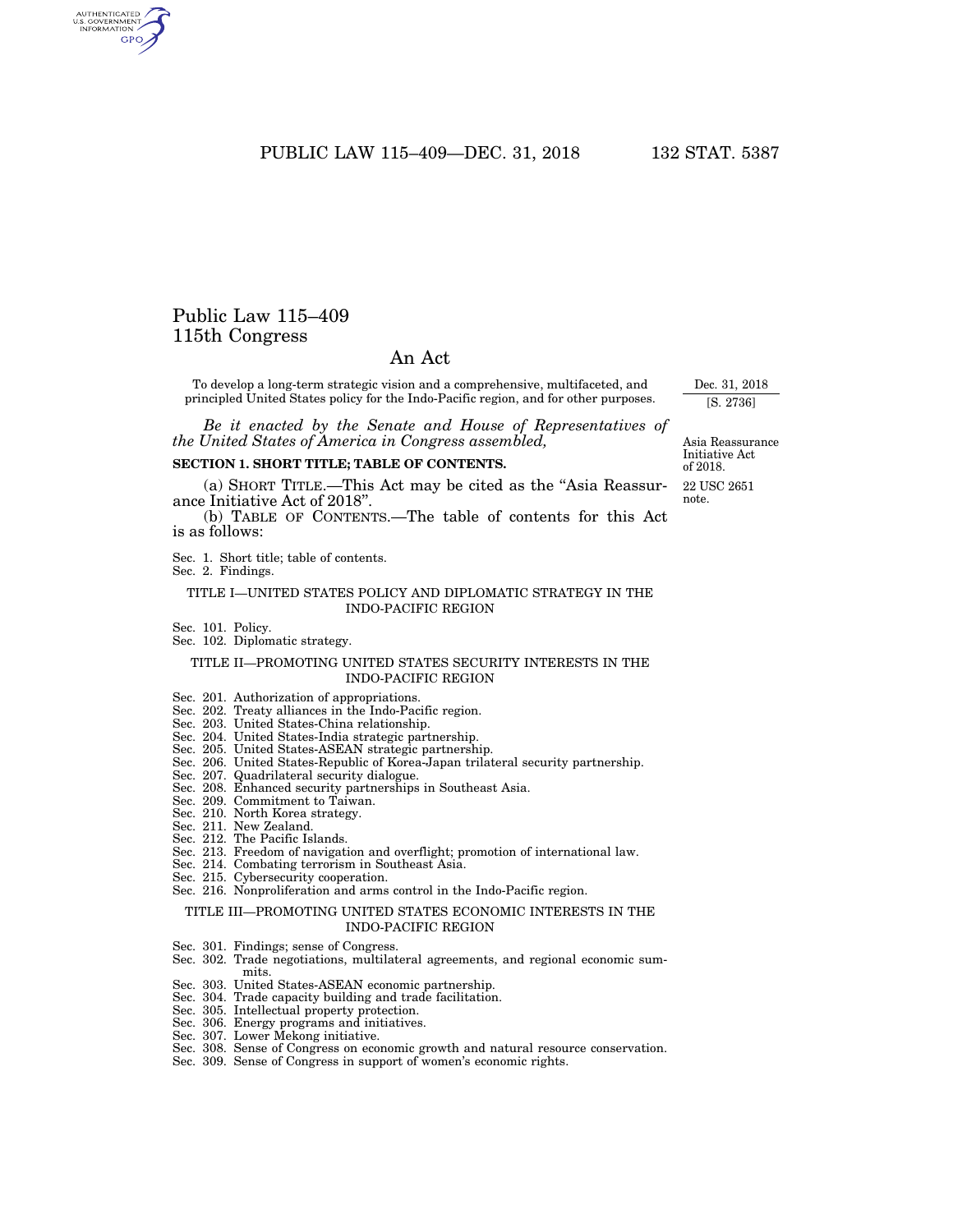#### TITLE IV—PROMOTING UNITED STATES VALUES IN THE INDO-PACIFIC REGION

Sec. 401. Findings.

#### Sec. 402. Trafficking-in-persons. Sec. 403. Freedom of the press.

Sec. 404. Democracy, human rights, and labor personnel.<br>Sec. 405. Bilateral and regional dialogues; people-to-people engagement.<br>Sec. 406. Association of Southeast Asian Nations Human Rights Strategy.<br>Sec. 407. Freedom of

Sec. 408. Sense of Congress on imposition of sanctions and suspension of United States assistance.

Sec. 409. Authorization of appropriations.

Sec. 410. Indo-Pacific human rights defenders.<br>Sec. 411. Young leaders people-to-people initiatives.

#### **SEC. 2. FINDINGS.**

Congress makes the following findings:

(1) The Indo-Pacific region—

(A) represents nearly 50 percent of the global population;

(B) is home to some of the most dynamic economies in the world; and

(C) poses security challenges that threaten to undermine United States national security interests, regional peace, and global stability.

(2) The core tenets of the United States-backed international system are being challenged, including by—

(A) China's illegal construction and militarization of artificial features in the South China Sea and coercive economic practices;

(B) North Korea's acceleration of its nuclear and ballistic missile capabilities; and

(C) the increased presence throughout Southeast Asia of the Islamic State (referred to in this Act as ''ISIS'') and other international terrorist organizations that threaten the United States.

(3) The economic order in the Indo-Pacific region continues to transform, presenting opportunities and challenges to United States economic interests.

(4) The United States has a fundamental interest in defending human rights and promoting the rule of law in the Indo-Pacific region. Although many countries in the region have improved the treatment of their citizens, several Indo-Pacific governments continue to commit human rights abuses and place restrictions on basic human rights and political and civil liberties.

(5) Without strong leadership from the United States, the international system, fundamentally rooted in the rule of law, may wither, to the detriment of United States, regional, and global interests. It is imperative that the United States continue to play a leading role in the Indo-Pacific region by—

(A) defending peace and security;

(B) advancing economic prosperity; and

(C) promoting respect for fundamental human rights. (6) In 2017, the Subcommittee on East Asia, the Pacific, and International Cybersecurity Policy of the Committee on Foreign Relations of the Senate held a series of hearings on

United States leadership in the Indo-Pacific region, in which— (A) experts, including Representative Randy Forbes,

Ambassador Robert Gallucci, Ms. Tami Overby, Dr. Robert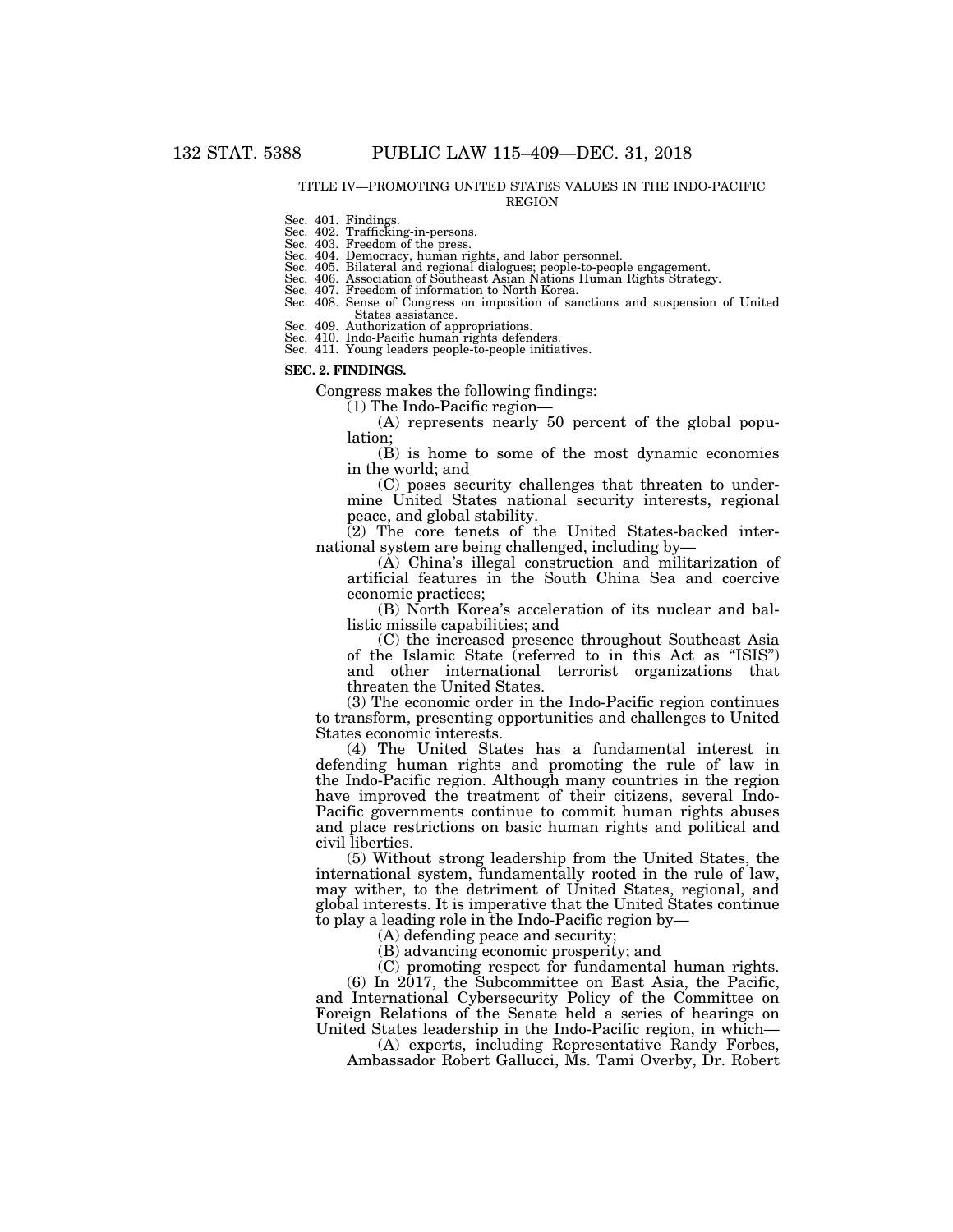Orr, Ambassador Derek Mitchell, Ambassador Robert King, Mr. Murray Hiebert, and others detailed the security challenges, economic opportunities, and imperatives of promoting the rule of law, human rights, and democracy, in the Indo-Pacific region; and

(B) Dr. Graham Allison, the Douglas Dillon Professor of Government at the John F. Kennedy School of Government at Harvard University, testified, ''As realistic students of history, Chinese leaders recognize that the role the United States has played since World War II as the architect and underwriter of regional stability and security has been essential to the rise of Asia, including China itself. But they believe that as the tide that brought the United States to Asia recedes, America must leave with it. Much as Britain's role in the Western Hemisphere faded at the beginning of the twentieth century, so must America's role in Asia as the region's historic superpower resumes its place.''.

(7) The United States National Security Strategy (referred to in this Act as the ''National Security Strategy''), which was released in December 2017, states—

(A) ''A geopolitical competition between free and repressive visions of world order is taking place in the Indo-Pacific region. The region, which stretches from the west coast of India to the western shores of the United States, represents the most populous and economically dynamic part of the world. The United States interest in a free and open Indo-Pacific extends back to the earliest days of our republic.''; and

(B) <sup>"</sup>Our vision for the Indo-Pacific excludes no nation. We will redouble our commitment to established alliances and partnerships, while expanding and deepening relationships with new partners that share respect for sovereignty, fair and reciprocal trade, and the rule of law. We will reinforce our commitment to freedom of the seas and the peaceful resolution of territorial and maritime disputes in accordance with international law. We will work with allies and partners to achieve complete, verifiable, and irreversible denuclearization on the Korean Peninsula and preserve the non-proliferation regime in Northeast Asia.''.

# **TITLE I—UNITED STATES POLICY AND DIPLOMATIC STRATEGY IN THE INDO-PACIFIC REGION**

#### **SEC. 101. POLICY.**

It is the policy of the United States to develop and commit to a long-term strategic vision and a comprehensive, multifaceted, and principled United States policy for the Indo-Pacific region that—

(1) secures the vital national security interests of the United States and our allies and partners;

(2) promotes American prosperity and economic interests by advancing economic growth and development of a rulesbased Indo-Pacific economic community;

22 USC 2656 note.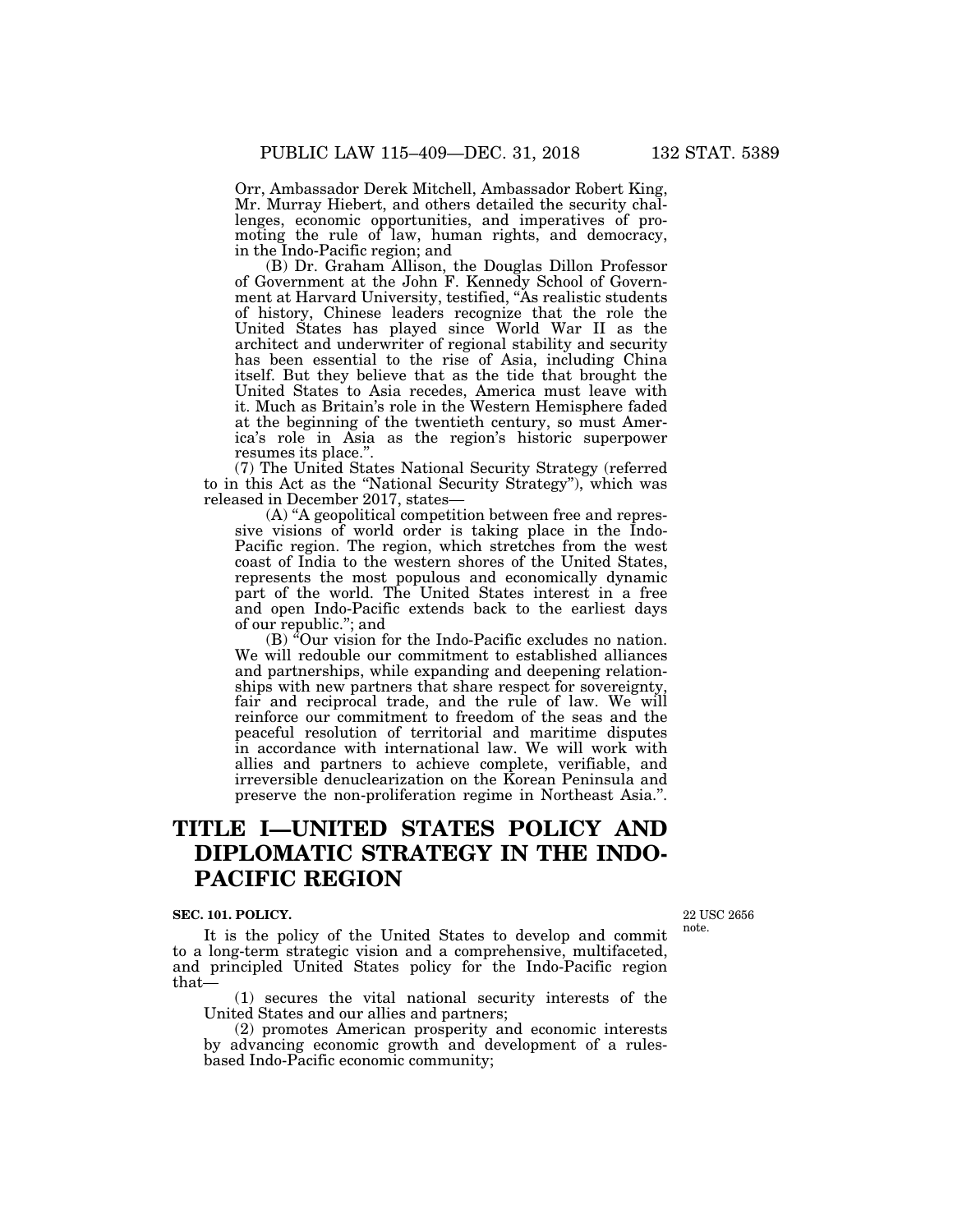(3) advances American influence by reflecting the values of the American people and universal human rights;

(4) supports functional problem-solving regional architecture; and

(5) accords with and supports the rule of law and international norms.

22 USC 2656 note.

# **SEC. 102. DIPLOMATIC STRATEGY.**

It is the diplomatic strategy of the United States—

(1) to work with United States allies—

(A) to confront common challenges;

(B) to improve information sharing;

(C) to increase defense investment and trade;

(D) to ensure interoperability; and

(E) to strengthen shared capabilities;

(2) to strengthen relationships with partners who—

(A) share mutual respect for the rule of law;

(B) agree with fair and reciprocal trade; and

(C) understand the importance of civil society, the rule of law, the free and reliable flow of information, and transparent governance;

 $(3)$  to support functional problem-solving regional architecture, including through the Association of Southeast Asian Nations, Asia-Pacific Economic Cooperation, and the East Asia Summit;

(4) to emphasize the commitment of the United States—

(A) to freedom of navigation under international law; (B) to promote peaceful resolutions of maritime and territorial disputes; and

(C) to expand security and defense cooperation with allies and partners, as appropriate;

(5) to pursue diplomatic measures to achieve complete, verifiable, and irreversible denuclearization of North Korea;

(6) to improve civil society, strengthen the rule of law, and advocate for transparent governance;

(7) to develop and grow the economy through private sector partnerships between the United States and Indo-Pacific partners;

(8) to pursue multilateral and bilateral trade agreements in a free, fair, and reciprocal manner and build a network of partners in the Indo-Pacific committed to free markets;

(9) to work with and encourage Indo-Pacific countries—

(A) to pursue high-quality and transparent infrastructure projects;

(B) to maintain unimpeded commerce, open sea lines or air ways, and communication; and

(C) to seek the peaceful resolution of disputes; and (10) to sustain a strong military presence in the Indo-Pacific region and strengthen security relationships with allies and partners throughout the region.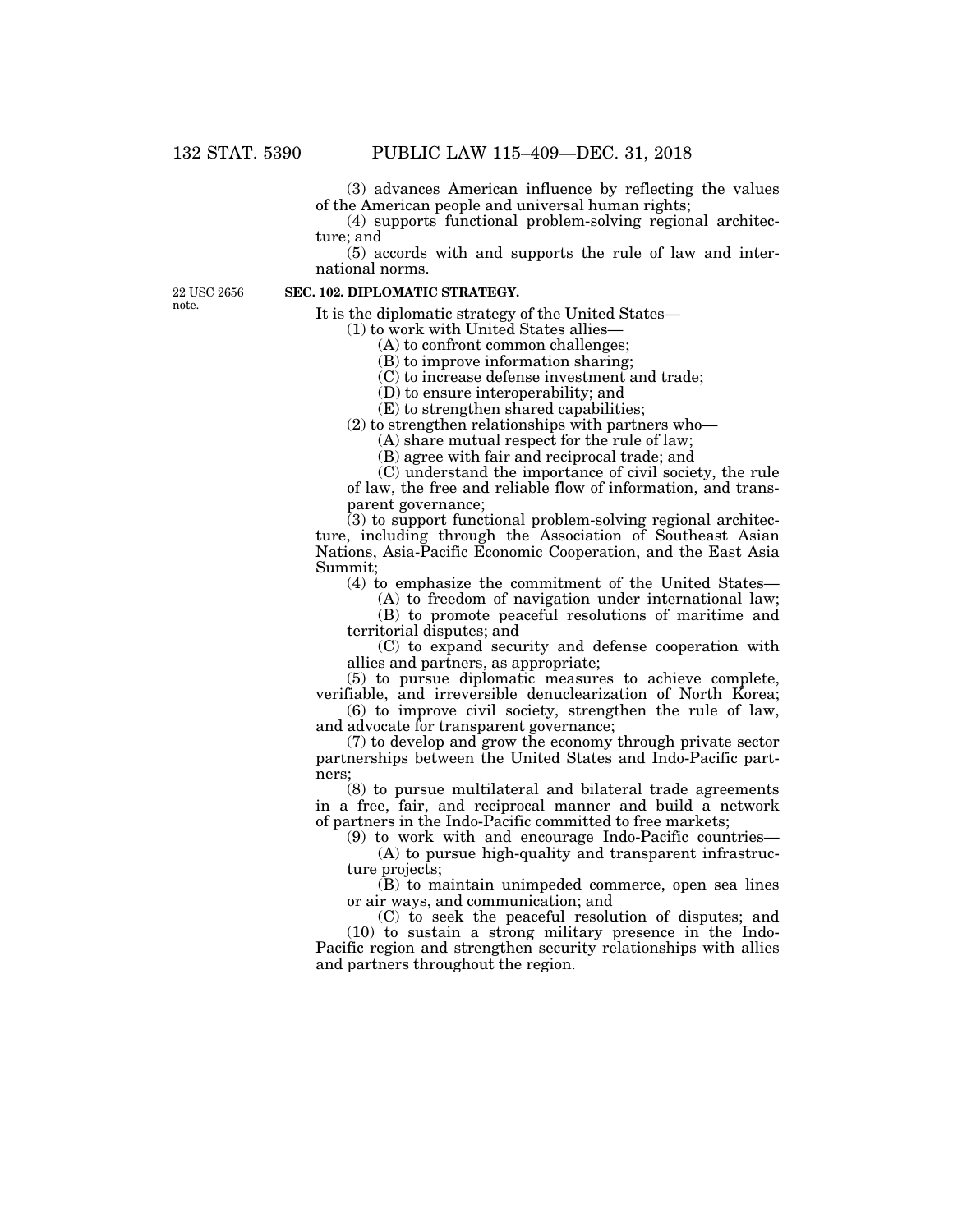# **TITLE II—PROMOTING UNITED STATES SECURITY INTERESTS IN THE INDO-PACIFIC REGION**

### **SEC. 201. AUTHORIZATION OF APPROPRIATIONS.**

(a) DEFINED TERM.—In this section, the term ''appropriate committees of Congress'' means—

(1) the Committee on Appropriations of the Senate;

(2) the Committee on Foreign Relations of the Senate; (3) the Committee on Finance of the Senate;

(4) the Committee on Appropriations of the House of Representatives;

(5) the Committee on Foreign Affairs of the House of Representatives; and

(6) the Committee on Ways and Means of the House of Representatives.

(b) AUTHORIZATION OF APPROPRIATIONS.—There are authorized to be appropriated for the Department of State, the United States Agency for International Development, and, as appropriate, the Department of Defense, \$1,500,000,000 for each of the fiscal years 2019 through 2023, which shall be used—

(1) to advance United States foreign policy interests and objectives in the Indo-Pacific region in recognition of the value of diplomatic initiatives and programs in the furtherance of United States strategy;

(2) to improve the defense capacity and resiliency of partner nations to resist coercion and deter and defend against security threats, including through foreign military financing and international military education and training programs;

(3) to conduct regular bilateral and multilateral engagements, particularly with the United States' most highly-capable allies and partners, to meet strategic challenges, including—

(A) certain destabilizing activities of the People's Republic of China; and

(B) emerging threats, such as the nuclear and ballistic missile programs of the Democratic People's Republic of Korea;

(4) to build new counterterrorism partnership programs in Southeast Asia to combat the growing presence of ISIS and other terrorist organizations that pose a significant threat to the United States, its allies, and its citizens' interests abroad;

(5) to help partner countries strengthen their democratic systems, with a focus on good governance;

(6) to ensure that the regulatory environments for trade, infrastructure, and investment in partner countries are transparent, open, and free of corruption;

(7) to encourage responsible natural resource management in partner countries, which is closely associated with economic growth; and

(8) to increase maritime domain awareness programs in South Asia and Southeast Asia—

(A) by expanding the scope of naval and coast guard training efforts with Southeast Asian countries;

(B) by expanding cooperation with democratic partners in South Asia, including Bangladesh, Nepal, and Sri Lanka;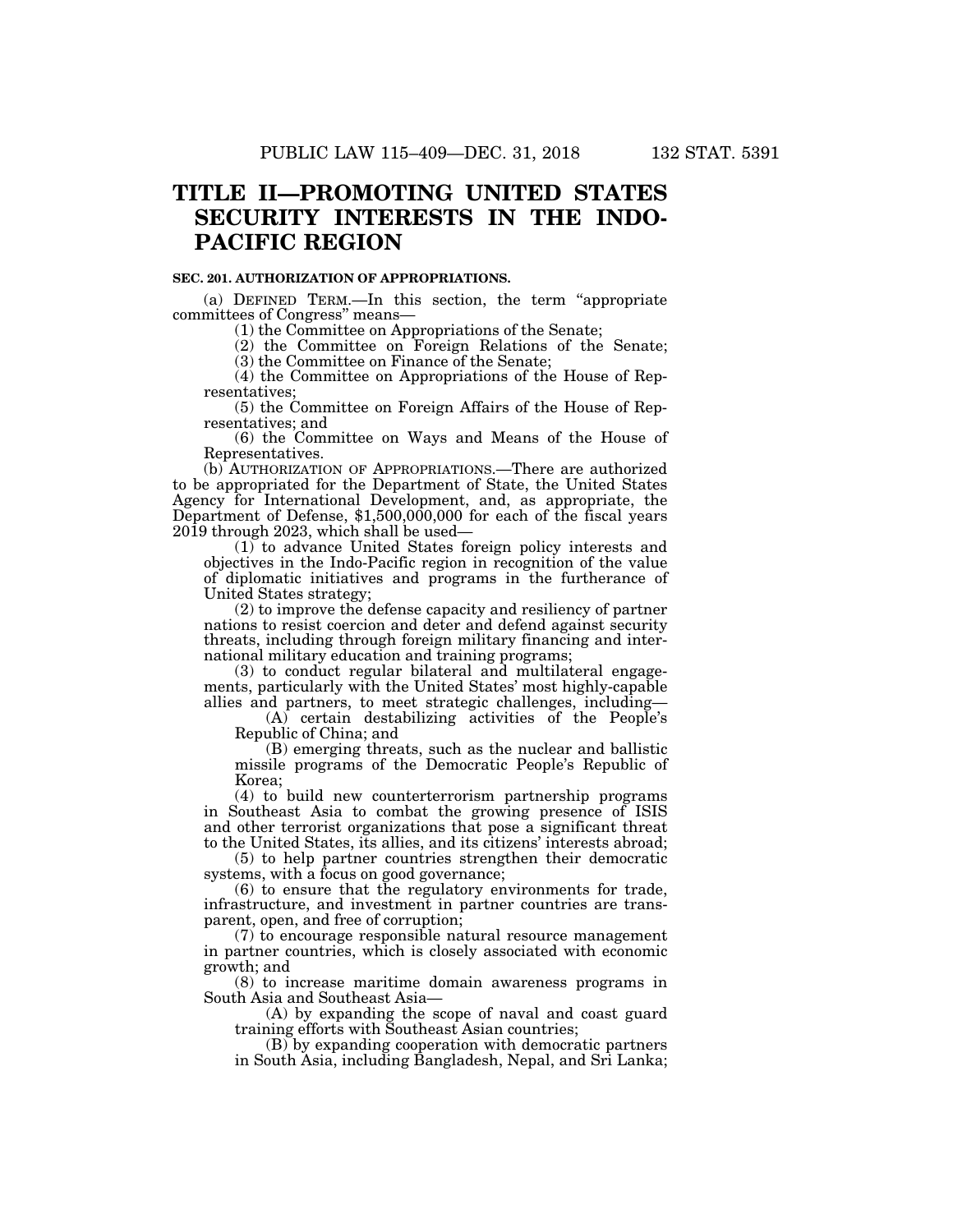(C) through intelligence sharing and other informationsharing efforts; and

(D) through multilateral engagements, including by involving Japan, Australia, and India in such efforts.

(c) COUNTERING CHINA'S INFLUENCE TO UNDERMINE THE INTER-NATIONAL SYSTEM.—Amounts appropriated pursuant to subsection (b) shall be made available for United States Government efforts to counter the strategic influence of the People's Republic of China, in accordance with the strategy required under section  $7043(e)(3)$ of the Department of State, Foreign Operations, and Related Programs Appropriations Act, 2014 (division K of Public Law 113– 76; 128 Stat. 536) and in consultation with the appropriate committees of Congress.

(d) BURMA.—None of the amounts appropriated pursuant to subsection (b) may be made available for International Military Education and Training and Foreign Military Financing Programs for the armed forces of the Republic of the Union of Myanmar (historically known as ''Burma'').

(e) PHILIPPINES.—

(1) IN GENERAL.—None of the amounts appropriated pursuant to subsection (b) may be made available for counternarcotics assistance for the Philippine National Police unless the Secretary of State determines and reports to the appropriate committees of Congress that the Government of the Philippines has adopted and is implementing a counternarcotics strategy that is consistent with international human rights standards, including investigating and prosecuting individuals who are credibly alleged to have ordered, committed, or covered up extrajudicial killings and other gross violations of human rights in the conduct of counternarcotics operations.

(2) EXCEPTION.—The limitation under paragraph (1) shall not apply to funds made available—

(A) for drug demand reduction, maritime programs, or transnational interdiction programs; or

(B) to support for the development of such counternarcotics strategy, after consultation with the appropriate committees of Congress.

(f) CAMBODIA.—None of the amounts authorized to be appropriated pursuant to subsection (b) may be made available for United States assistance programs that benefit the Government of Cambodia unless the Secretary of State certifies and reports to the appropriate congressional committees that the requirements under section  $7043(b)(1)$  of division K of the Consolidated Appropriations Act, 2018 (Public Law 115–141) have been met.

## **SEC. 202. TREATY ALLIANCES IN THE INDO-PACIFIC REGION.**

(a) UNITED STATES-JAPAN ALLIANCE.—The United States Government—

(1) is committed to the Treaty of Mutual Cooperation and Security between the United States and Japan, done at Washington, January 19, 1960, and all related and subsequent bilateral security agreements and arrangements concluded on or before the date of the enactment of this Act;

(2) recognizes the vital role of the alliance between the United States and Japan in promoting peace and security in the Indo-Pacific region; and

Determination. Reports. Drugs and drug abuse.

Consultation.

Certification. Reports.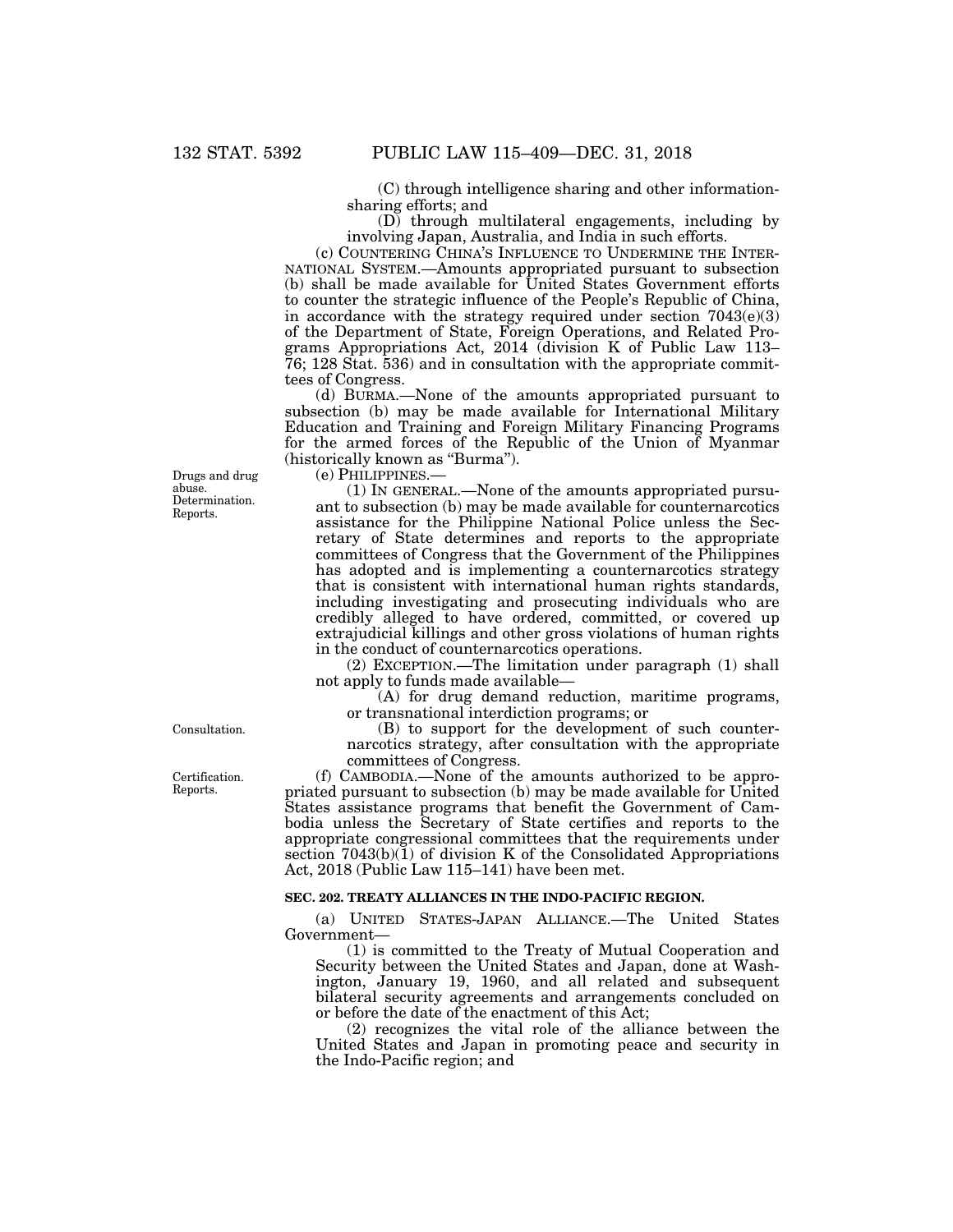(3) calls for the strengthening and broadening of diplomatic, economic, and security ties between the United States and Japan.

(b) UNITED STATES-REPUBLIC OF KOREA ALLIANCE.—The United States Government—

(1) is committed to the Mutual Defense Treaty Between the United States and the Republic of Korea, done at Washington October 1, 1953, and all related and subsequent bilateral security agreements and arrangements concluded on or before the date of the enactment of this Act;

(2) recognizes the vital role of the alliance between the United States and South Korea in promoting peace and security in the Indo-Pacific region; and

(3) calls for the strengthening and broadening of diplomatic, economic, and security ties between the United States and the Republic of Korea.

(c) UNITED STATES-AUSTRALIA ALLIANCE.—The United States Government—

(1) is committed to the Security Treaty Between Australia and the United States of America, done at San Francisco September 1, 1951, and all related and subsequent bilateral security agreements and arrangements concluded on or before the date of the enactment of this Act;

(2) recognizes the vital role of the alliance between the United States and Australia in promoting peace and security in the Indo-Pacific region; and

(3) calls for the strengthening and broadening of diplomatic, economic, and security ties between the United States and Australia.

(d) UNITED STATES-PHILIPPINES ALLIANCE.—The United States Government is committed to the Mutual Defense Treaty between the Republic of the Philippines and the United States of America, done at Washington August 30, 1951, and all related and subsequent bilateral security agreements and arrangements concluded on or before the date of the enactment of this Act, including the Enhanced Defense Cooperation Agreement, done at Manila April 28, 2014.

(e) THAILAND.—The United States Government is committed to—

(1) the Agreement Respecting Military Assistance Between the Government of the United States of America and the Government of Thailand, done at Bangkok October 17, 1950;

(2) the Southeast Asia Collective Defense Treaty, done at Manila September 8, 1954; and

(3) all related and subsequent bilateral security agreements and arrangements concluded on or before the date of the enactment of this Act, including the Joint Vision Statement for the Thai-United States Defense Alliance, issued in Bangkok November 15, 2012.

## **SEC. 203. UNITED STATES-CHINA RELATIONSHIP.**

(a) IN GENERAL.—The United States Government—

(1) expresses grave concerns with Chinese actions that seek—

(A) to further constrain space for civil society and religion within China; and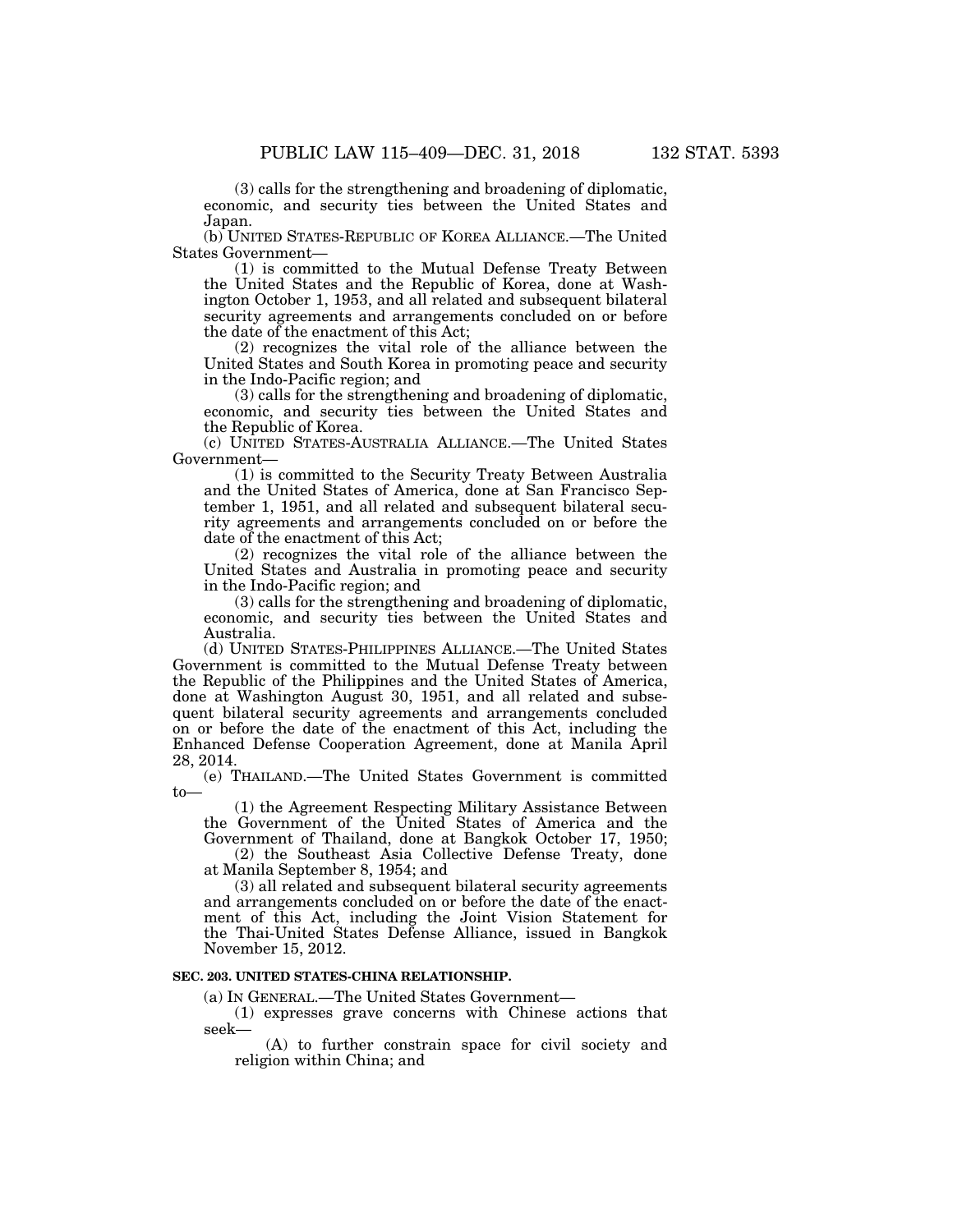(B) to undermine a rules-based order in the Indo-Pacific region;

(2) encourages China to play a constructive role in world affairs by demonstrating consistent respect for the rule of law and international norms;

(3) seeks to build a positive, cooperative, and comprehensive relationship with China—

(A) by expanding areas of cooperation; and

(B) by addressing areas of disagreement, including over human rights, economic policies, and maritime security; and

(4) is committed to working with China on shared regional and global challenges, especially—

(A) upholding and strengthening the rules-based international system; and

(B) the denuclearization of North Korea.

(b) SENSE OF CONGRESS.—It is the sense of Congress that the United States should—

(1) welcome a decision by China to change course and pursue a responsible results-oriented relationship with the United States and engagement on global issues;

(2) encourage China to play a constructive role in the Indo-Pacific region and globally; and

(3) continue to call out Chinese actions that undermine the rules-based international system.

## **SEC. 204. UNITED STATES-INDIA STRATEGIC PARTNERSHIP.**

(a) IN GENERAL.—The United States Government—

(1) recognizes the vital role of the strategic partnership between the United States and India in promoting peace and security in the Indo-Pacific region;

(2) calls for the strengthening and broadening of diplomatic, economic, and security ties between the United States and India; and

(3) is committed to—

(A) the New Framework for the United States-India Defense Relationship, done at Arlington, Virginia on June 28, 2005;

(B) the United States-India Defense Technology and Trade Initiative, launched in 2012;

(C) the Joint Strategic Vision for the Indo-Pacific and Indian Ocean Region, announced on January 25, 2015;

(D) the United States-India Joint Statement on Prosperity Through Partnership, issued on June 26, 2017; and

(E) all related and subsequent bilateral and security agreements and arrangements concluded as of the date of the enactment of this Act.

(b) INDIA AS MAJOR DEFENSE PARTNER.—Congress makes the following findings:

 $(1)$  Section  $1292(a)(1)(A)$  of the National Defense Authorization Act for Fiscal Year 2017 (Public Law 114–328; 130 Stat. 2559; 22 U.S.C. 2751 note) requires the recognition of India as a major defense partner.

(2) The designation of India as a major defense partner, which is unique to India—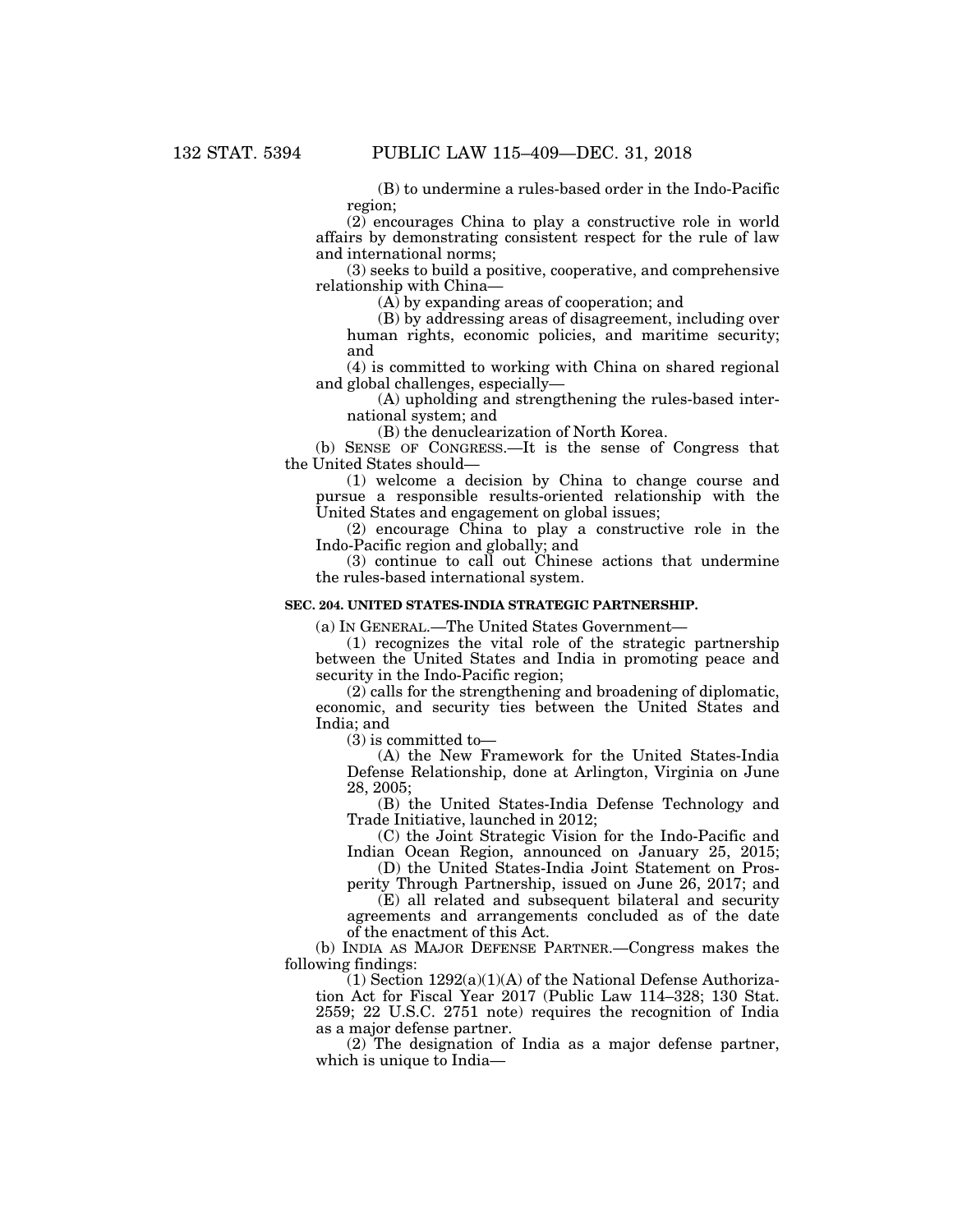(A) institutionalizes the progress made to facilitate defense trade and technology sharing between the United States and India;

(B) elevates defense trade and technology cooperation between the United States and India to a level commensurate with the closest allies and partners of the United States;

(C) facilitates technology sharing between the United States and India, including license-free access to a wide range of dual-use technologies, after taking into account national security concerns; and

(D) facilitates joint exercises, coordination on defense strategy and policy, military exchanges, and port calls in support of defense cooperation between the United States and India.

# **SEC. 205. UNITED STATES-ASEAN STRATEGIC PARTNERSHIP.**

(a) SENSE OF CONGRESS.—It is the sense of Congress that the United States should—

(1) support and reaffirm the elevation of the United States-Association of Southeast Asian Nations (referred to in this section as "ASEAN") relationship to a strategic partnership;

 $(2)$  recommit to ASEAN centrality by helping build a strong, stable, politically cohesive, economically integrated, and socially responsible community of nations that has common rules, norms, procedures, and standards which are consistent with international law and the principles of a rules-based Indo-Pacific community;

(3) urge ASEAN to continue its efforts to foster greater integration among its members;

(4) recognize the value of—

(A) ASEAN engagement with economic, political, and security partners within Asia and elsewhere, including Australia, Canada, the European Union, India, Japan, New Zealand, Norway, the Republic of Korea, and Taiwan; and

(B) strategic economic initiatives, such as activities under the United States–ASEAN Trade and Investment Framework Arrangement and the United States-ASEAN Connect, which demonstrate a commitment to ASEAN and the ASEAN Economic Community and build upon economic relationships in the Indo-Pacific region;

(5) support efforts by the nations comprising ASEAN— (A) to address maritime and territorial disputes in a constructive manner; and

(B) to pursue claims through peaceful, diplomatic, and legitimate regional and international arbitration mechanisms, consistent with international law, including through the adoption of a code of conduct in the South China Sea to further promote peace and stability in the Indo-Pacific region;

(6) support efforts by United States partners and allies in ASEAN-

(A) to enhance maritime capability and maritime domain awareness;

(B) to protect unhindered access to, and use of, international waterways in the Asia-Pacific region that are critical to ensuring the security and free flow of commerce;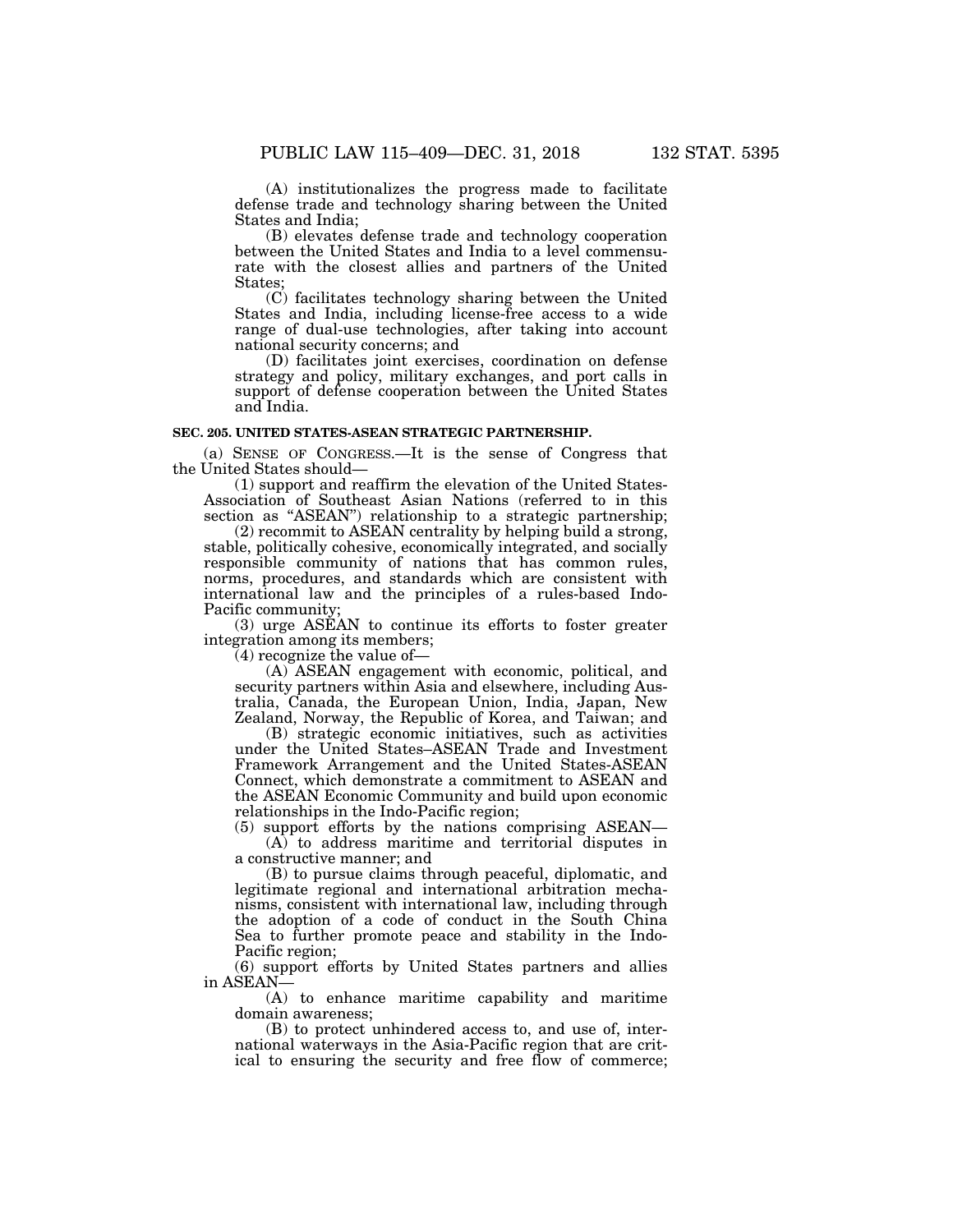(C) to counter piracy;

(D) to disrupt illicit maritime trafficking activities such as the trafficking of persons, goods, and drugs; and

(E) to enhance the maritime capabilities of countries or regional organizations to respond to emerging threats to maritime security in the Asia-Pacific region; and

(7) urge ASEAN member states to develop a common approach to reaffirm the decision of the Permanent Court of Arbitration's ruling with respect to the case between the Republic of the Philippines and the People's Republic of China. (b) REPORT ON STRATEGIC FRAMEWORK FOR ENGAGEMENT WITH ASEAN.—

(1) IN GENERAL.—Not later than 180 days after the date

of the enactment of this Act, and annually thereafter for the following 5 years, the Secretary of State, in consultation with other Federal agencies, shall submit a report to the appropriate congressional committees on a strategic framework to administer programs, projects, and activities of the United States to support diplomatic and economic engagement between the United States and ASEAN member countries for the 10-year period beginning on the date of the enactment of this Act.

(2) ELEMENTS.—The report required under paragraph (1) shall address the following elements of United States strategy:

(A) Promoting commercial engagement between the United States and member countries of ASEAN.

(B) Helping member countries of ASEAN use sustainable, efficient, and innovative technologies in their respective energy sectors.

(C) Supporting economic conditions in member countries of ASEAN that promote innovation, the creation of new businesses, sustainable growth, and the education of the region's future innovators, entrepreneurs, and business leaders.

(D) Working with member countries of ASEAN to improve the policy and regulatory environment for growth, trade, innovation, and investment.

(E) Supporting the regional integration objectives of member countries of ASEAN under the ASEAN Economic Community.

(F) Partnership opportunities with the governments of other countries friendly to the United States that have committed to a high set of standards for investment and development with ASEAN, as determined by the Secretary of State.

## **SEC. 206. UNITED STATES-REPUBLIC OF KOREA-JAPAN TRILATERAL SECURITY PARTNERSHIP.**

It is the sense of Congress that the President should develop a strategy to deepen the trilateral security cooperation between the United States, South Korea, and Japan, including missile defense, intelligence-sharing, and other defense-related initiatives. **SEC. 207. QUADRILATERAL SECURITY DIALOGUE.** 

It is the sense of Congress that—

(1) the security dialogue between the United States, Australia, India, and Japan is vital to address pressing security challenges in the Indo-Pacific region in order to promote—

(A) a rules-based order;

Time periods. Consultation. Effective date.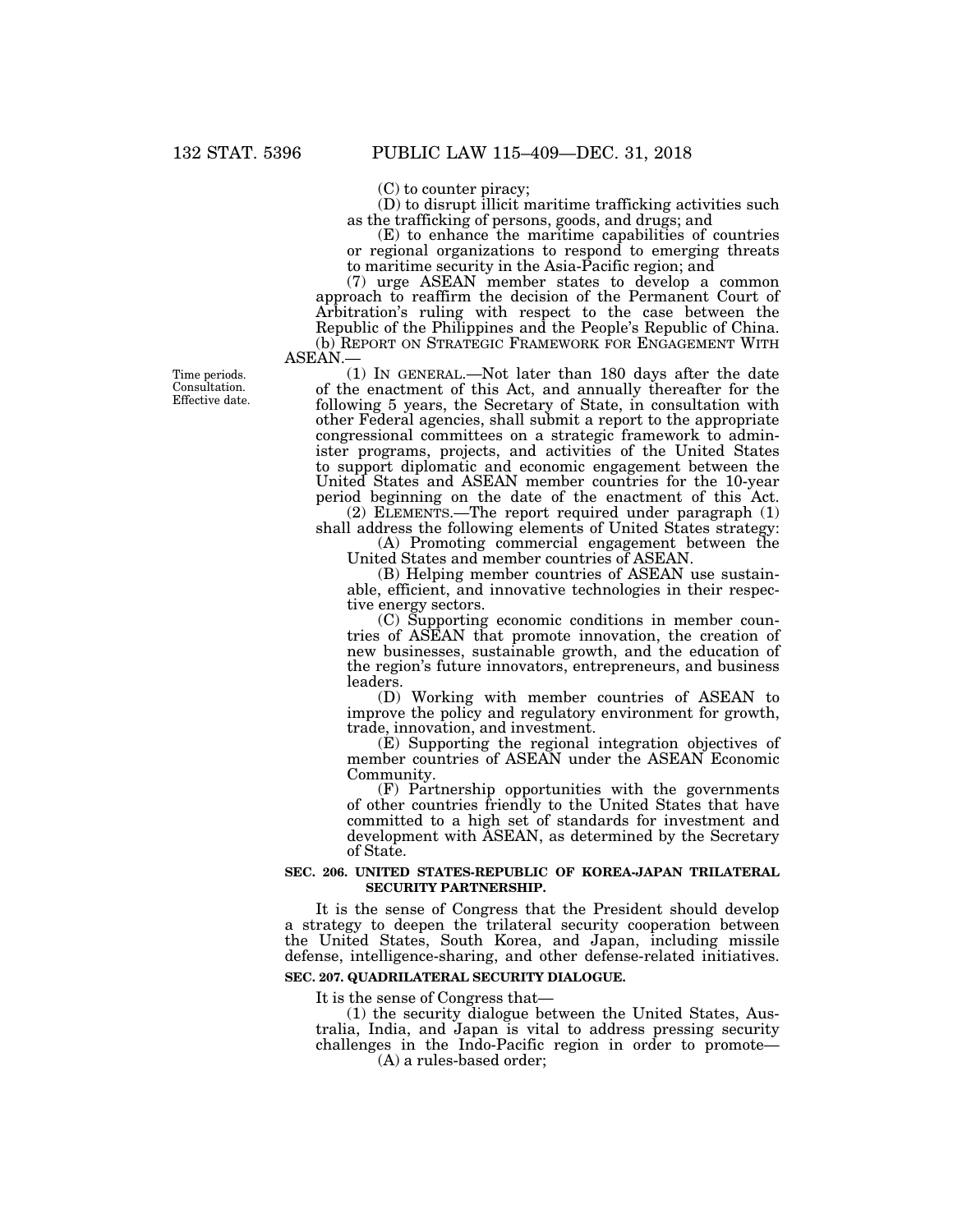(B) respect for international law; and

(C) a free and open Indo-Pacific; and

(2) such a dialogue is intended to augment, rather than to replace, current mechanisms.

## **SEC. 208. ENHANCED SECURITY PARTNERSHIPS IN SOUTHEAST ASIA.**

(a) INDONESIA.—The United States Government is committed to—

(1) the United States-Indonesia Comprehensive Partnership, done in Washington November 9, 2010;

(2) the Joint Statement on Comprehensive Defense Cooperation, done in Washington October 26, 2015; and

(3) all related and subsequent bilateral and security agreements and arrangements between the United States and Indonesia concluded on or before the date of the enactment of this Act.

(b) MALAYSIA.—The United States Government is committed to—

(1) the United States-Malaysia Comprehensive Partnership, done at Putrajaya April 27, 2014;

(2) the Joint Statement for Enhancing the Comprehensive Partnership between the United States of America and Malaysia, done in Washington September 13, 2017; and

(3) all related and subsequent bilateral and security agreements and arrangements between the United States and Malaysia concluded on or before the date of the enactment of this Act.

(c) SINGAPORE.—The United States Government is committed to—

(1) the Strategic Framework Agreement Between the United States of America and the Republic of Singapore for a Closer Cooperation Partnership in Defense and Security, done at Washington July 12, 2005;

(2) the Enhanced Defense Cooperation Agreement, done at Arlington, Virginia December 7, 2015; and

(3) all related and subsequent bilateral and security agreements and arrangements between the United States and Singapore concluded on or before the date of the enactment of this Act.

(d) VIETNAM.—The United States Government is committed to—

(1) the United States-Vietnam Comprehensive Partnership, done at Washington December 16, 2013;

(2) the United StatesVietnam Joint Vision Statement on Defense Relations, done at Hanoi on June 1, 2015;

(3) the United StatesVietnam Joint Vision Statement, done at Washington May 31, 2017; and

(4) all related and subsequent bilateral and security agreements and arrangements between the United States and Vietnam concluded on or before the date of the enactment of this Act.

(e) SENSE OF CONGRESS.—It is the sense of Congress that the United States should deepen diplomatic, economic, and security cooperation, especially in the areas of maritime security and counterterrorism, with Indonesia, Malaysia, Singapore, and Vietnam.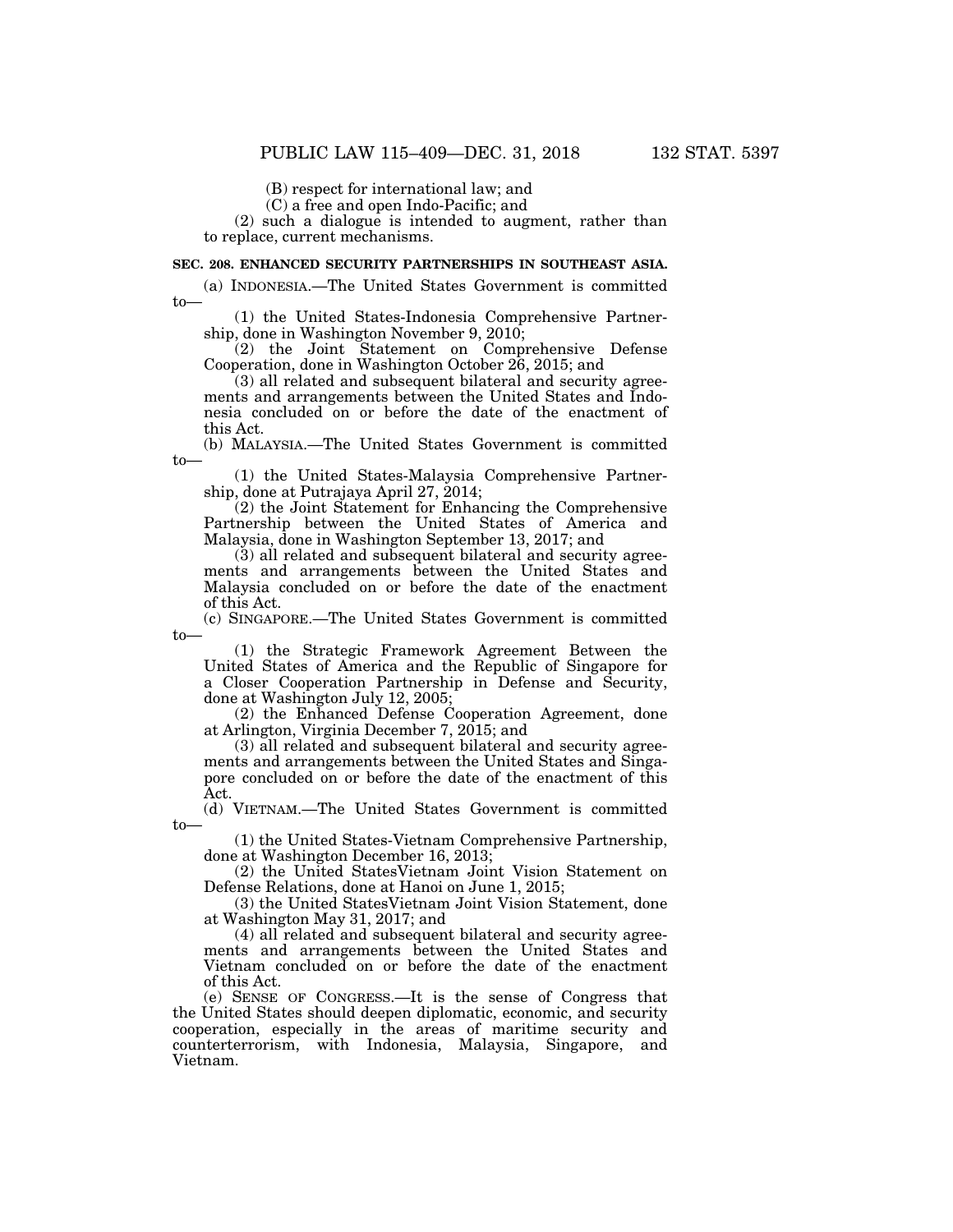22 USC 3301 note.

# **SEC. 209. COMMITMENT TO TAIWAN.**

(a) UNITED STATES COMMITMENT TO TAIWAN.—It is the policy of the United States—

(1) to support the close economic, political, and security relationship between Taiwan and the United States;

(2) to faithfully enforce all existing United States Government commitments to Taiwan, consistent with the Taiwan Relations Act of 1979 (Public Law 96–8), the 3 joint communiques, and the Six Assurances agreed to by President Ronald Reagan in July 1982; and

(3) to counter efforts to change the status quo and to support peaceful resolution acceptable to both sides of the Taiwan Strait.

(b) ARMS SALES TO TAIWAN.—The President should conduct regular transfers of defense articles to Taiwan that are tailored to meet the existing and likely future threats from the People's Republic of China, including supporting the efforts of Taiwan to develop and integrate asymmetric capabilities, as appropriate, including mobile, survivable, and cost-effective capabilities, into its military forces.

(c) TRAVEL.—The President should encourage the travel of highlevel United States officials to Taiwan, in accordance with the Taiwan Travel Act (Public Law 115–135).

22 USC 9203 note.

# **SEC. 210. NORTH KOREA STRATEGY.**

(a) FINDINGS.—Congress makes the following findings:

(1) The Government of the Democratic People's Republic of Korea has flagrantly defied the international community by illicitly developing its nuclear and ballistic missile programs, in violation of United Nations Security Council Resolutions 1718 (2006), 1874 (2009), 2087 (2013), 2094 (2013), 2270 (2016), 2321 (2016), 2371 (2017), 2375 (2017), and 2397 (2017).

(2) The Government of the Democratic People's Republic of Korea engages in gross human rights abuses against its own people and citizens of other countries, including the United States, the Republic of Korea, and Japan.

(3) The United States is committed to pursuing a peaceful denuclearization of the Democratic People's Republic of Korea through a policy of maximum pressure and engagement, in close concert with its partners.

(b) POLICY OF THE UNITED STATES WITH RESPECT TO SANCTIONS AGAINST THE DEMOCRATIC PEOPLE'S REPUBLIC OF KOREA.

(1) STATEMENT OF POLICY.—It is the policy of the United States to continue to impose sanctions with respect to activities of the Government of the Democratic People's Republic of Korea, persons acting for or on behalf of such government, or other persons in accordance with Executive Order No. 13551 (50 U.S.C. 1701 note; relating to blocking property of certain persons with respect to North Korea), Executive Order No. 13687 (50 U.S.C. 1701 note; relating to imposing additional sanctions), Executive Order No. 13694 (50 U.S.C. 1701 note; relating to blocking the property of certain persons engaging in significant malicious cyberenabled activities), Executive Order No. 13722 (50 U.S.C. 1701 note; relating to blocking the property of the Government of North Korea and the Workers' Party of Korea, and prohibiting certain transactions with respect to North Korea), and Executive Order No. 13810 (82 Fed. Reg. 44705;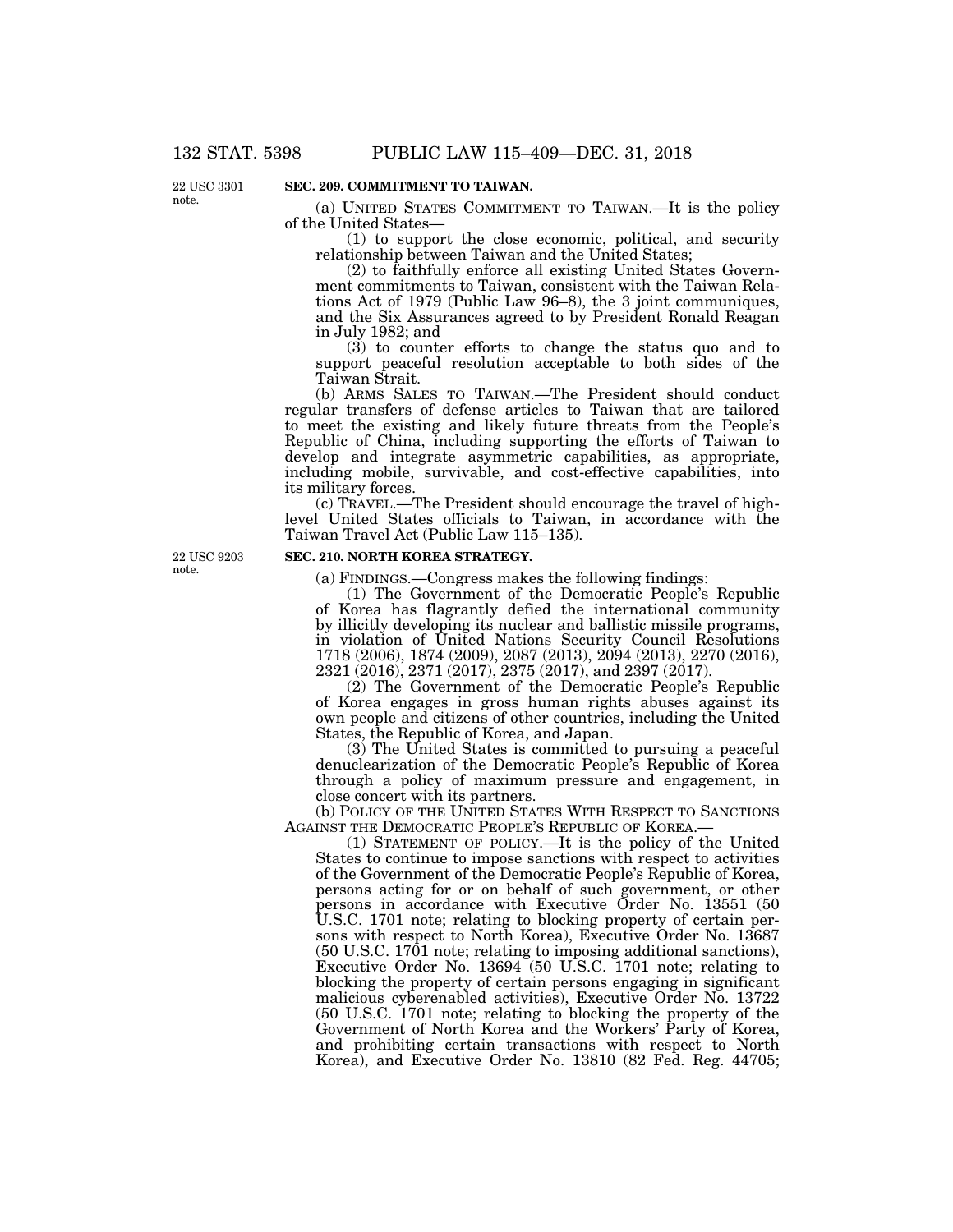relating to imposing additional sanctions with respect to North Korea), as such Executive orders are in effect on the day before the date of the enactment of this Act, until the Democratic People's Republic of Korea is no longer engaged in the illicit activities described in such Executive orders, including actions in violation of the United Nations Security Council resolutions referred to in subsection  $(a)(1)$ .

(2) REPORT.—Not later than 30 days after terminating any sanction with respect to the activities of the Government of the Democratic People's Republic of Korea, a person acting for or on behalf of such government, or any other person provided for in an Executive order listed in subsection (a), the Secretary of State, in consultation with the Secretary of the Treasury, shall submit a report to the appropriate congressional committees justifying the termination of the sanction and explaining the relationship between such termination and the cessation of any illicit activity that violates any of the United Nations Security Council resolutions referred to in subsection (a)(1) by such Government or person. The reporting requirement under this paragraph shall terminate on the date that is 5 years after the date of the enactment of this Act.

(3) RULE OF CONSTRUCTION.—Nothing in this subsection shall be construed to limit the authority of the President pursuant to the International Emergency Economic Powers Act (50 U.S.C. 1701 et seq.).

(c) POLICY OF THE UNITED STATES WITH RESPECT TO NEGOTIA-TION ON THE DEMOCRATIC PEOPLE'S REPUBLIC OF KOREA'S NUCLEAR AND BALLISTIC MISSILE PROGRAMS.—It is the policy of the United States that the objective of negotiations with respect to the nuclear and ballistic missile programs of the Democratic People's Republic of Korea be the complete, verifiable, and irreversible dismantlement of such programs.

(d) REPORT ON A STRATEGY TO ADDRESS THE THREATS POSED BY, AND THE CAPABILITIES OF, THE DEMOCRATIC PEOPLE'S REPUBLIC OF KOREA.

(1) IN GENERAL.—Not later than 90 days after the date of the enactment of this Act, and every 180 days thereafter for the following 5 years, the Secretary of State, or a designee of the Secretary, in consultation with the Secretary of the Treasury, shall submit a report to the appropriate congressional committees that describes actions taken by the United States to address the threats posed by, and the capabilities of, the Democratic People's Republic of Korea.

(2) ELEMENTS.—Each report required under paragraph (1) shall include—

(A) a summary of ongoing efforts by the United States to identify strategies and policies, including an assessment of the strengths and weaknesses of such strategies and policies—

(i) to achieve peaceful denuclearization of the Democratic People's Republic of Korea; and

(ii) to eliminate the threat posed by the ballistic missile program of the Democratic People's Republic of Korea;

(B) an assessment of—

(i) potential road maps toward peaceful denuclearization of the Democratic People's Republic

Summaries. Assessments.

Consultation.

Termination date.

Consultation.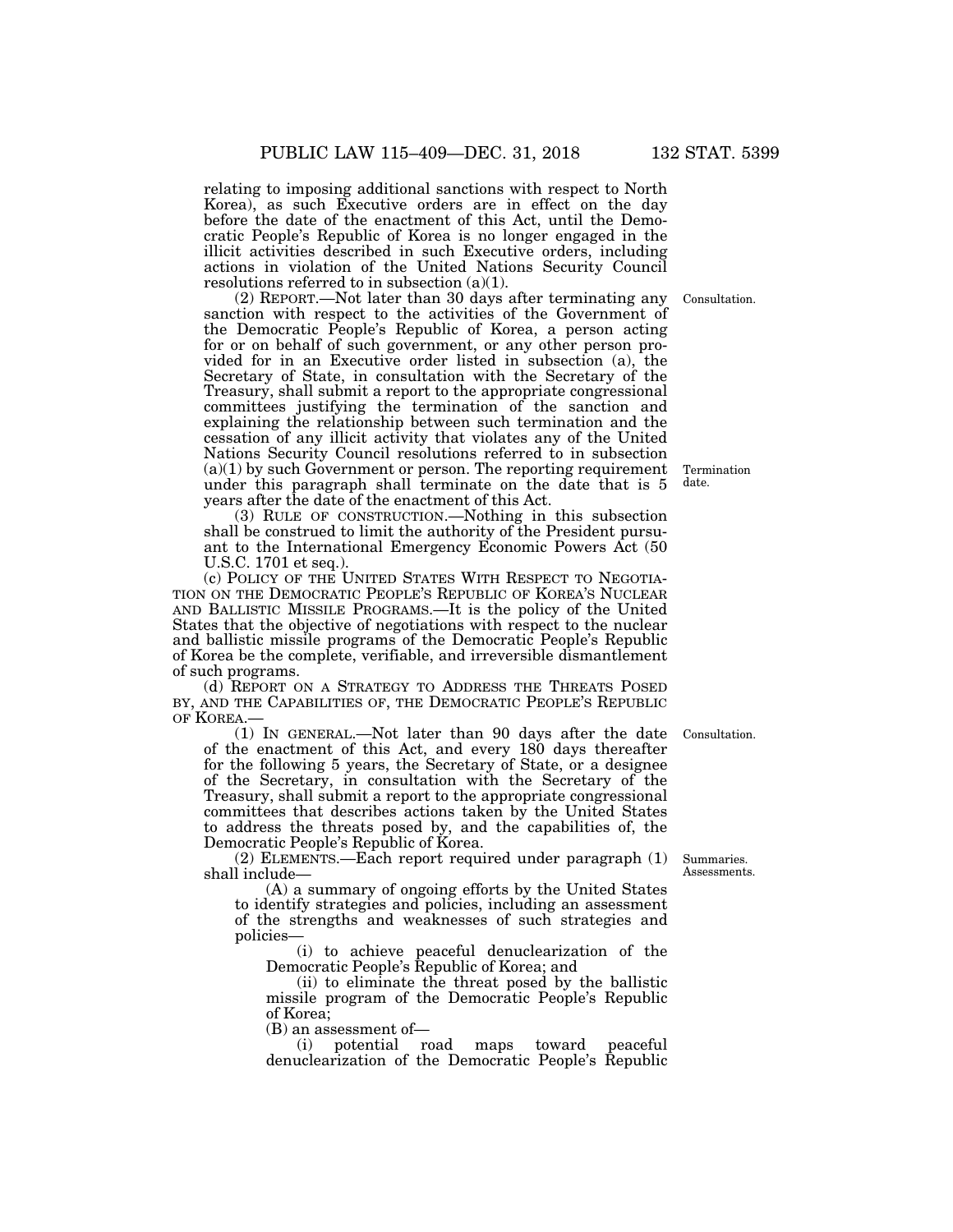of Korea and the elimination of the nuclear and ballistic missile threats posed by the Democratic People's Republic of Korea; and

(ii) specific actions that the Democratic People's Republic of Korea would need to take for each such roadmap to become viable;

(C) a summary of the United States strategy to increase international coordination and cooperation, whether unilaterally, bilaterally, or multilaterally, including sanctions enforcement and interdiction, to address the threat posed by the nuclear and ballistic missile programs of the Democratic People's Republic of Korea, which shall include—

(i) a description of the actions taken by the Secretary of State, or designees of the Secretary, to consult with governments around the world, with the purpose of inducing such governments to fully implement the United Nations Security Council resolutions referred to in subsection  $(a)(1)$ ;

(ii) a description of the actions taken by such governments to fully implement United Nations Security Council resolutions related to the Democratic People's Republic of Korea;

(iii) a list of countries with governments that the Secretary has determined are noncooperative with respect to implementing the United Nations Security Council resolutions referred to in subsection (a)(1); and

(iv) a plan of action to engage, and increase cooperation with respect to the Democratic People's Republic of Korea, with the governments of the countries on the list described in clause (iii);

(D) an assessment of the adequacy of the national export control regimes of countries that are members of the United Nations, and multilateral export control regimes, that are necessary to enforce sanctions imposed with respect to the Democratic People's Republic of Korea pursuant to the United Nations Security Council resolutions referred to in subsection  $(a)(1)$ ; and

(E) an action plan to encourage and assist countries in adopting and using authorities necessary to enforce export controls required by United Nations Security Council resolutions.

(3) FORM OF REPORT.—Each report required under this subsection shall be submitted in unclassified form, but may include a classified annex.

(e) SENSE OF CONGRESS.—It is the sense of Congress that—

(1) representatives of the United States shall use the voice and vote of the United States in all international organizations, as appropriate, to advocate for the expulsion of the Democratic People's Republic of Korea from such organizations, until such time as the Democratic People's Republic of Korea meets its commitments under the United Nations Security Council resolutions referred to in subsection (a)(1); and

(2) the Secretary of State should work to induce countries to meet their commitments under the United Nations Security Council resolutions referred to in subsection  $(a)(1)$ , including

Lists.

Plan.

Plan.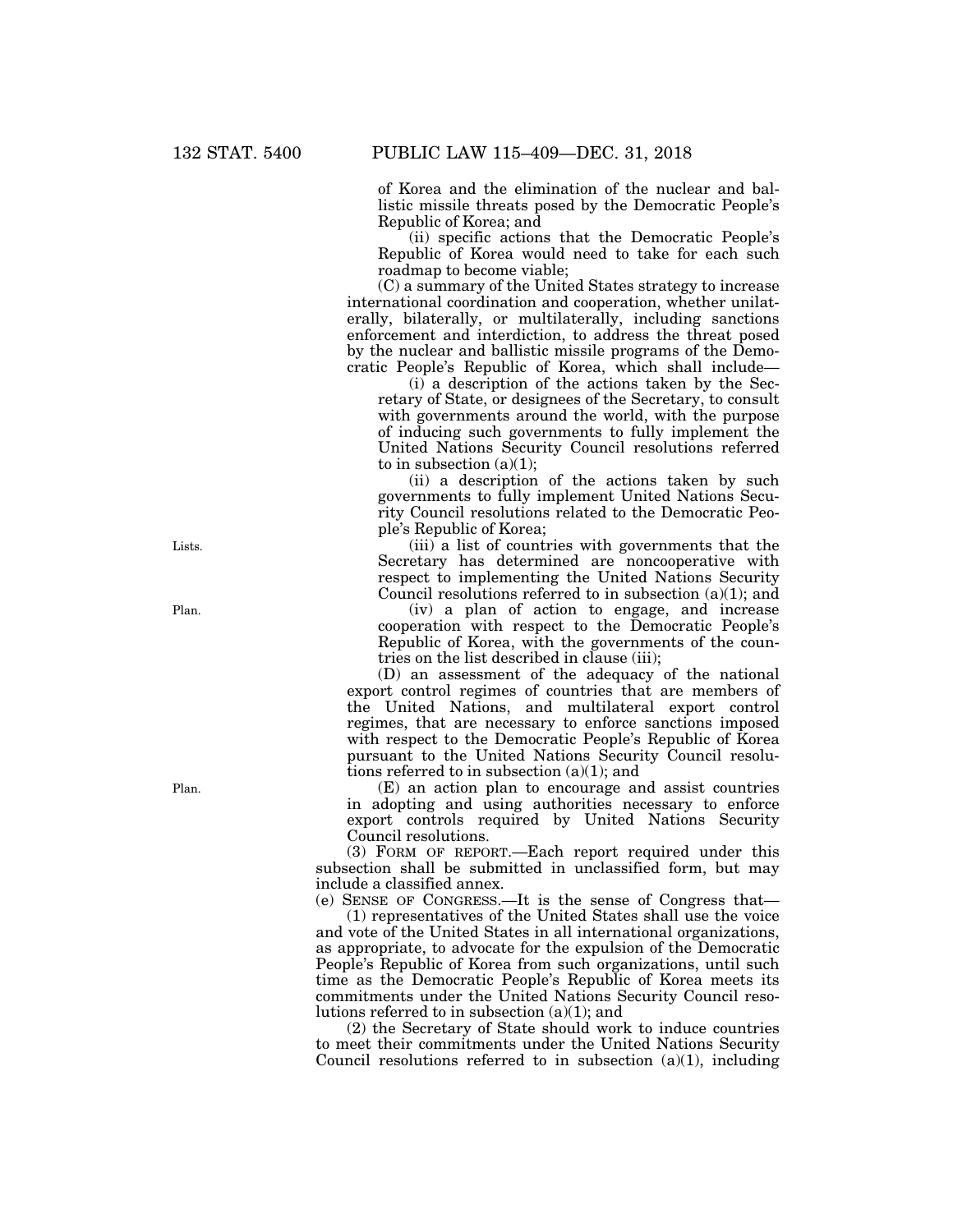by considering appropriate adjustments to the diplomatic posture and foreign assistance of the United States with governments that the Secretary has determined are noncooperative with respect to implementing the United Nations Security Council resolutions referred to in subsection (a)(1).

## **SEC. 211. NEW ZEALAND.**

The United States Government is committed to—

(1) the Wellington Declaration, signed on November 5, 2010, which reaffirmed close ties and outlined future practical cooperation between the United States and New Zealand;

(2) the Washington Declaration, signed on June 19, 2012, which strengthened the defense relationship by providing a framework and strategic guidance for security cooperation and defense dialogues; and

(3) all related and subsequent bilateral and security agreements and arrangements between the United States and New Zealand concluded on or before the date of enactment of this Act.

#### **SEC. 212. THE PACIFIC ISLANDS.**

(a) IN GENERAL.—It is the sense of Congress that the United States should—

(1) support strong United States engagement with the nations of the South Pacific, including Fiji, Kiribati, the Marshall Islands, the Federated States of Micronesia, Nauru, Palau, Papua New Guinea, Samoa, the Solomon Islands, Tonga, Tuvalu, and Vanuatu;

(2) deepen its cooperation with the nations of the South Pacific in areas of mutual interest, including—

(A) fisheries and marine resource conservation;

(B) environmental challenges and resilience;

(C) global health;

(D) development and trade; and

(E) people-to-people ties; and

(3) continue to provide assistance to the Pacific Islands, as appropriate, to support the rule of law, good governance, and economic development.

(b) UNITED STATES-COMPACTS OF FREE ASSOCIATION.—It is the sense of Congress that the Compacts of Free Association entered between the United States and the Freely Associated States (Republic of Marshall Islands, the Federated States of Micronesia, and the Republic of Palau)—

(1) enhance the strategic posture of the United States in the Western Pacific;

(2) reinforce United States regional commitment;

(3) preempt potential adversaries from establishing positional advantage; and

(4) further self-governance, economic development, and selfsufficiency of the Freely Associated States.

#### **SEC. 213. FREEDOM OF NAVIGATION AND OVERFLIGHT; PROMOTION** 22 USC 1971 **OF INTERNATIONAL LAW.**

note prec.

(a) FREEDOM OF NAVIGATION.—It is the policy of the United States—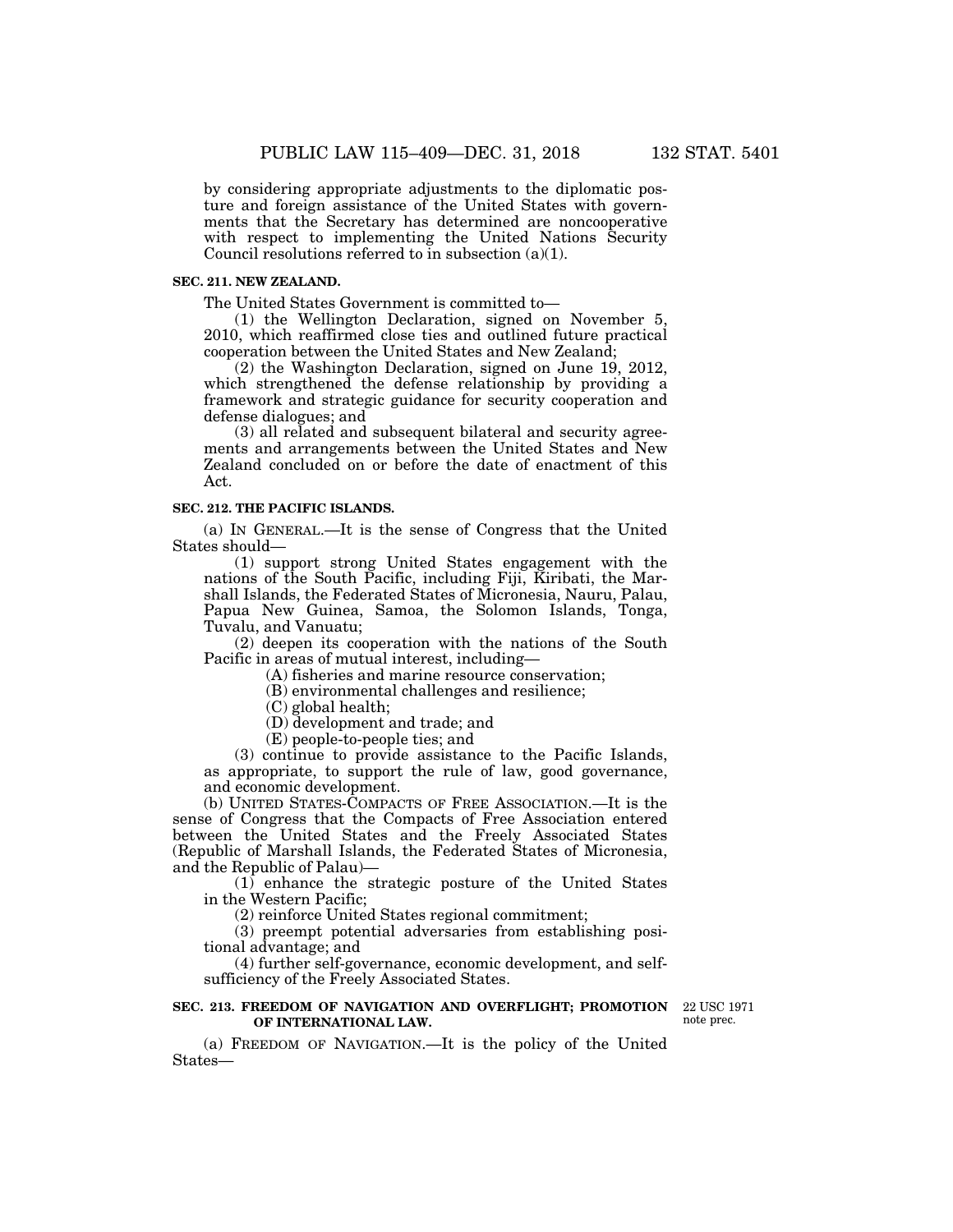(1) to conduct, as part of its global Freedom of Navigation Program, regular freedom of navigation, and overflight operations in the Indo-Pacific region, in accordance with applicable international law; and

(2) to promote genuine multilateral negotiations to peacefully resolve maritime disputes in the South China Sea, in accordance with applicable international law.

(b) JOINT INDO-PACIFIC DIPLOMATIC STRATEGY.—It is the sense of Congress that the President should develop a diplomatic strategy that includes working with United States allies and partners to conduct joint maritime training and freedom of navigation operations in the Indo-Pacific region, including the East China Sea and the South China Sea, in support of a rules-based international system benefitting all countries.

## **SEC. 214. COMBATING TERRORISM IN SOUTHEAST ASIA.**

(a) DEFINITIONS.—In this section:

(1) APPROPRIATE COMMITTEES OF CONGRESS.—The term ''appropriate committees of Congress'' means—

(A) the Committee on Armed Services of the Senate;

(B) the Committee on Foreign Relations of the Senate;

(C) the Committee on Armed Services of the House

of Representatives; and

(D) the Committee on Foreign Affairs of the House of Representatives.

(2) ISIS.—The term ''ISIS'' means the Islamic State of Iraq and Syria.

Consultation. Assessment.

(b) REPORT.—Not later than 180 days after the date of the enactment of this Act, the Director of National Intelligence, in consultation with the Secretary of State, the Secretary of Defense, and other appropriate Federal officials, shall submit a report to the appropriate committees of Congress that contains an assessment of the current and future capabilities and activities of ISIS-linked, al-Qaeda-linked, and other violent extremist groups in Southeast Asia that pose a significant threat to the United States, its allies, and its citizens interests abroad.

(c) ELEMENTS.—The report required under subsection (b) shall include—

(1) the current number of ISIS-linked, al-Qaeda-linked, and other violent extremist group-affiliated fighters in Southeast Asia;

(2) an estimate of the number of ISIS-linked, al-Qaedalinked, and other violent extremist group-affiliated fighters expected to return to Southeast Asia from fighting in the Middle East;

(3) an analysis of the amounts and sources of ISIS-linked, al Qaeda-linked, and other various extremist group affiliatedfighters in Southeast Asia;

(4) the current resources available to combat the threat of ISIS-linked, al-Qaeda-linked, and other violent extremist group-affiliated fighters in Southeast Asia, and the additional resources required to combat such threat;

(5) a detailed assessment of the capabilities of ISIS-linked, al-Qaeda-linked, and other violent extremist group-affiliated fighters to operate effectively in the Indo-Pacific region, including the Philippines, Indonesia, and Malaysia;

Estimate.

Analysis.

Assessment.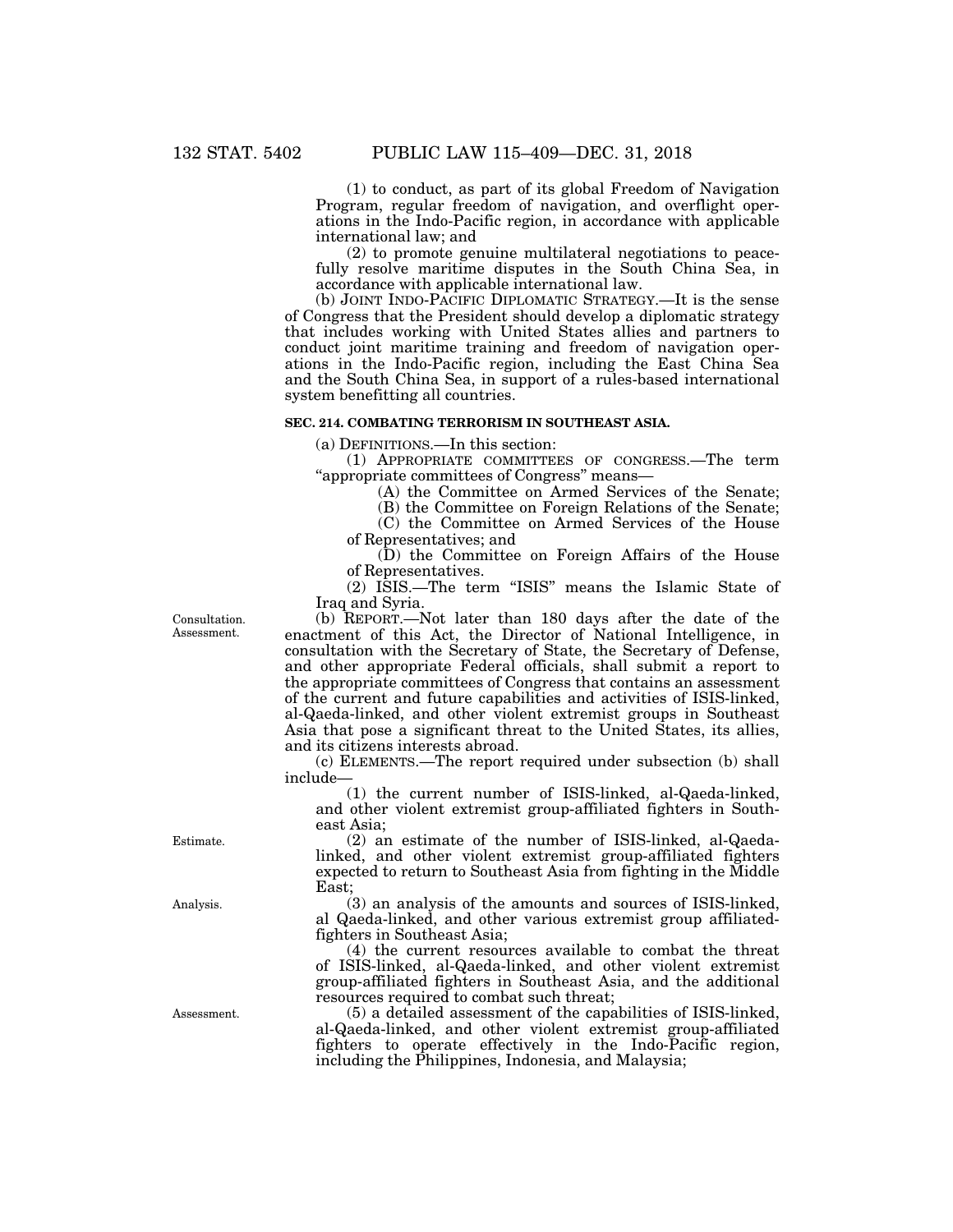(6) a description of the capabilities and resources of governments in Southeast Asia to counter violent extremist groups; and

(7) a list of additional United States resources and capabili-Lists. ties that the Department of Defense and the Department of State recommend providing to governments in Southeast Asia to combat violent extremist groups.

### **SEC. 215. CYBERSECURITY COOPERATION.**

(a) SENSE OF CONGRESS.—It is the sense of Congress that there should be robust cybersecurity cooperation between the United States and nations in the Indo-Pacific region—

(1) to effectively respond to cybersecurity threats, including state-sponsored threats;

 $(2)$  to share best practices to combat such threats;

(3) to strengthen resilience against cyberattacks, misinformation, and propaganda; and

(4) to strengthen the resilience of critical infrastructure. (b) AUTHORIZATION OF APPROPRIATIONS.—There are authorized to be appropriated \$100,000,000 for each of the fiscal years 2019 through 2023 to enhance cooperation between the United States and Indo-Pacific nations for the purposes of combatting cybersecurity threats.

### **SEC. 216. NONPROLIFERATION AND ARMS CONTROL IN THE INDO-PACIFIC REGION.**

(a) IN GENERAL.—The United States Government—

(1) recognizes that the spread of nuclear and other weapons of mass destruction, and their means of delivery, constitutes a threat to international peace and security;

(2) seeks to peacefully address the unique challenge posed to regional and global stability by the illicit use, and the proliferation to and from North Korea, of sensitive nuclear and missile technologies, and other weapons of mass destruction; (3) notes efforts by China and Russia—

(A) to expand and modernize their respective nuclear

arsenals, including through significant research and development resources in hypersonic glide vehicles and other advanced technologies; and

(B) to pursue sales of commercial nuclear technologies; and

(4) recognizes the legitimate pursuit by many countries in the Indo-Pacific region of nuclear energy for a variety of peaceful applications.

(b) SENSE OF CONGRESS.—It is the sense of Congress that the United States Government should undertake all reasonable and appropriate efforts to pursue effective arms control and nonproliferation policies in the Indo-Pacific region to limit the further spread of weapons of mass destruction and their means of delivery.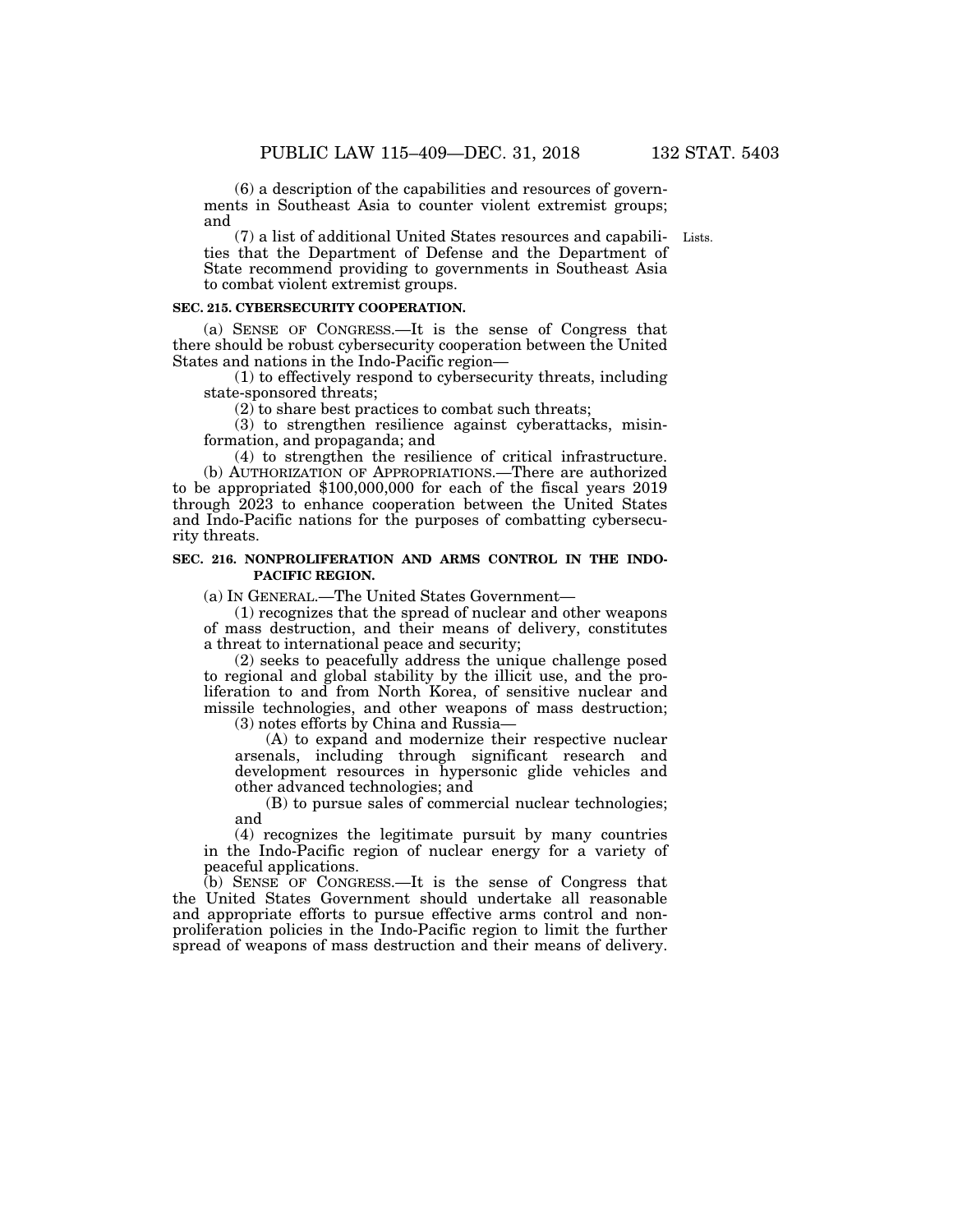# **TITLE III—PROMOTING UNITED STATES ECONOMIC INTERESTS IN THE INDO-PACIFIC REGION**

#### **SEC. 301. FINDINGS; SENSE OF CONGRESS.**

(a) FINDINGS.—Congress makes the following findings:

(1) According to the United States Chamber of Commerce, by 2030—

(A) 66 percent of the global middle class population will be living in Asia; and

(B) 59 percent of middle class consumption will take place in Asia.

(2) According to the Asian Development Bank—

(A) Asian countries have signed 140 bilateral or regional trade agreements; and

(B) 75 more trade agreements with Asian countries are under negotiation or concluded and awaiting entry into force.

(3) Free trade agreements between the United States and 3 nations in the Indo-Pacific region (Australia, Singapore, and the Republic of Korea) have entered into force.

(4) The member states of the Association of Southeast Asian Nations (referred to in this section as ''ASEAN''), as a group—

(A) represent the fifth largest economy in the world; and

(B) have a combined gross domestic product of \$2,400,000,000,000.

(5) The economy comprised of ASEAN member states grew by 66 percent between 2006 and 2015, and the total value of bilateral trade between the United States and ASEAN member states has increased by 78 percent since 2004.

(6) In 2015, the trade surplus of goods sold by companies in ASEAN member states to consumers in the United States was \$77,000,000,000, while the United States 2015 trade surplus of services provided to consumers in ASEAN member states was \$8,000,000,000.

(7) According to US-ASEAN Business Council, goods and services exported from the United States to ASEAN member states support 550,000 jobs in the United States.

(8) According to the Business Roundtable—

(A) the United States, Australia, Brunei, Canada, Chile, Japan, Malaysia, Mexico, New Zealand, Peru, Singapore and Vietnam were responsible for a combined 40 percent of global gross domestic product in 2017; and

(B) United States bilateral trade with the other nations referred to in subparagraph (A) supports 15,600,000 jobs in the United States.

(9) According to the United States National Security Strategy—

(A) ASEAN and Asia-Pacific Economic Cooperation ''remain centerpieces of the Indo-Pacific's regional architecture and platforms for promoting an order based on freedom''; and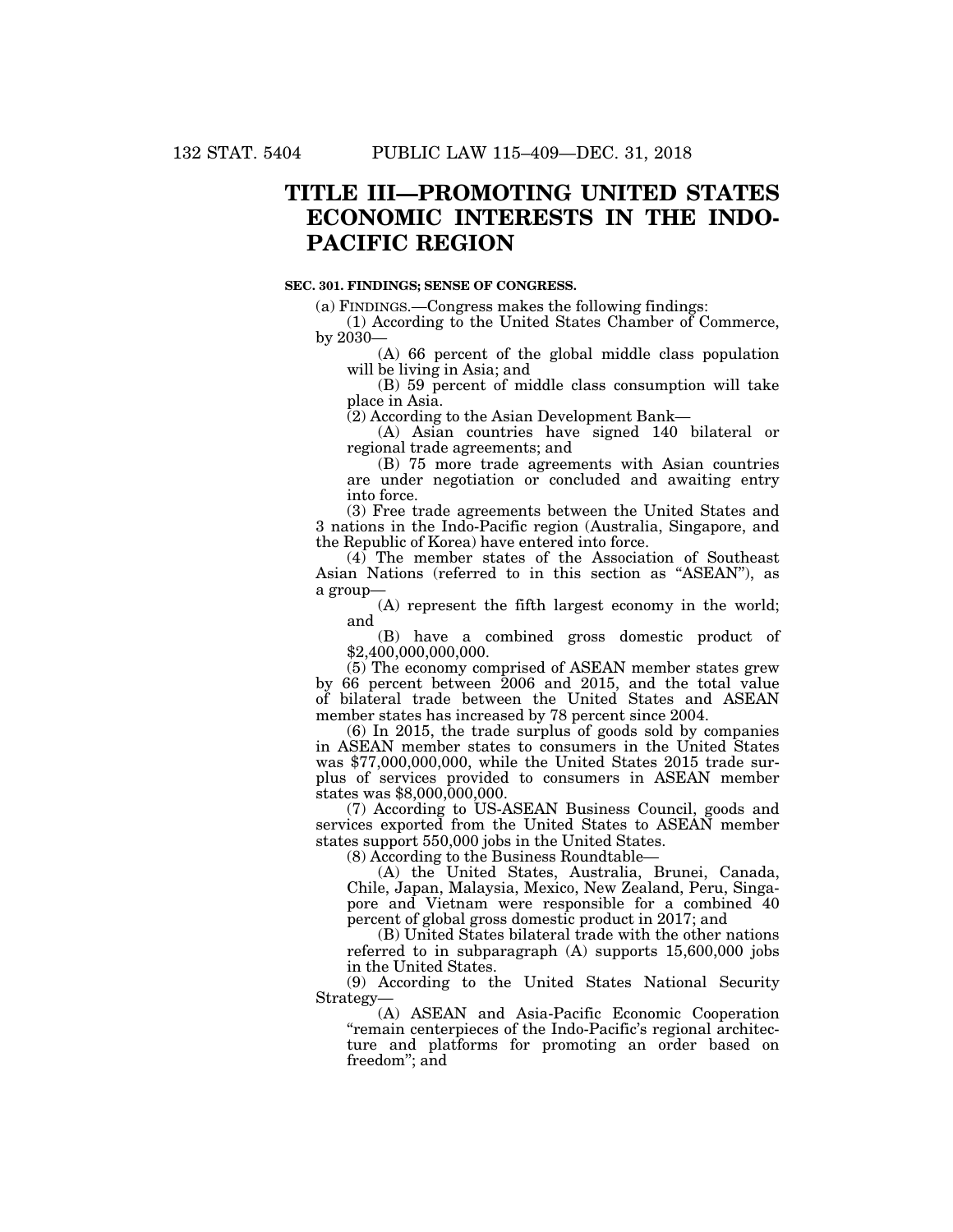(B) the United States will ''work with partners to build a network of states dedicated to free markets and protected from forces that would subvert their sovereignty.''.

(b) SENSE OF CONGRESS.—It is the sense of Congress that trade between the United States and the nations in the Indo-Pacific region is vitally important to the United States economy, United States exports, and jobs in the United States.

#### **SEC. 302. INDO-PACIFIC TRADE NEGOTIATIONS, MULTILATERAL AGREEMENTS, AND REGIONAL ECONOMIC SUMMITS.**

Congress supports—

(1) multilateral, bilateral, or regional trade agreements with partners that-

(A) comply with trade obligations and respect, promote, and strictly adhere to the rule of law; and

(B) increase United States employment and expand the economy;

(2) formal economic dialogues that include concrete, verifiable, and measured outcomes;

(3) negotiations under the auspices of the World Trade Organization, including negotiations to enter into appropriate plurilateral and sectoral agreements;

(4) full implementation of the World Trade Organization's Trade Facilitation Agreement by Indo-Pacific countries; and

(5) the proactive, strategic, and continuing high-level use of the Asia-Pacific Economic Cooperation forum, the East Asia Summit, and the Group of 20 to pursue United States economic objectives in the Indo-Pacific region.

#### **SEC. 303. UNITED STATES-ASEAN ECONOMIC PARTNERSHIP.**

The President should seek to develop to negotiate a comprehensive economic engagement framework with the Association of Southeast Asian Nations.

#### **SEC. 304. TRADE CAPACITY BUILDING AND TRADE FACILITATION.**

(a) IN GENERAL.—The President is encouraged to produce a robust and comprehensive trade capacity building and trade facilitation strategy, including leveling the playing field for American companies competing in the Indo-Pacific region.

(b) AUTHORIZATION OF APPROPRIATIONS.—There are authorized to be appropriated such amounts as may be necessary to carry out subsection (a).

#### **SEC. 305. INTELLECTUAL PROPERTY PROTECTION.**

(a) IN GENERAL.—The President should takes steps to strengthen the enforcement of United States intellectual property laws as a top priority, including taking all appropriate action to deter and punish commercial cyber-enabled theft of intellectual property.

(b) ANNUAL REPORT.—Not later than 180 days after the date of the enactment of this Act, and annually thereafter for the following 5 years, the President shall submit a report to Congress that—

President.

(1) describes the efforts of the United States Government China. to combat intellectual property violations and commercial cyberenabled theft in the Indo-Pacific region, particularly the People's Republic of China; and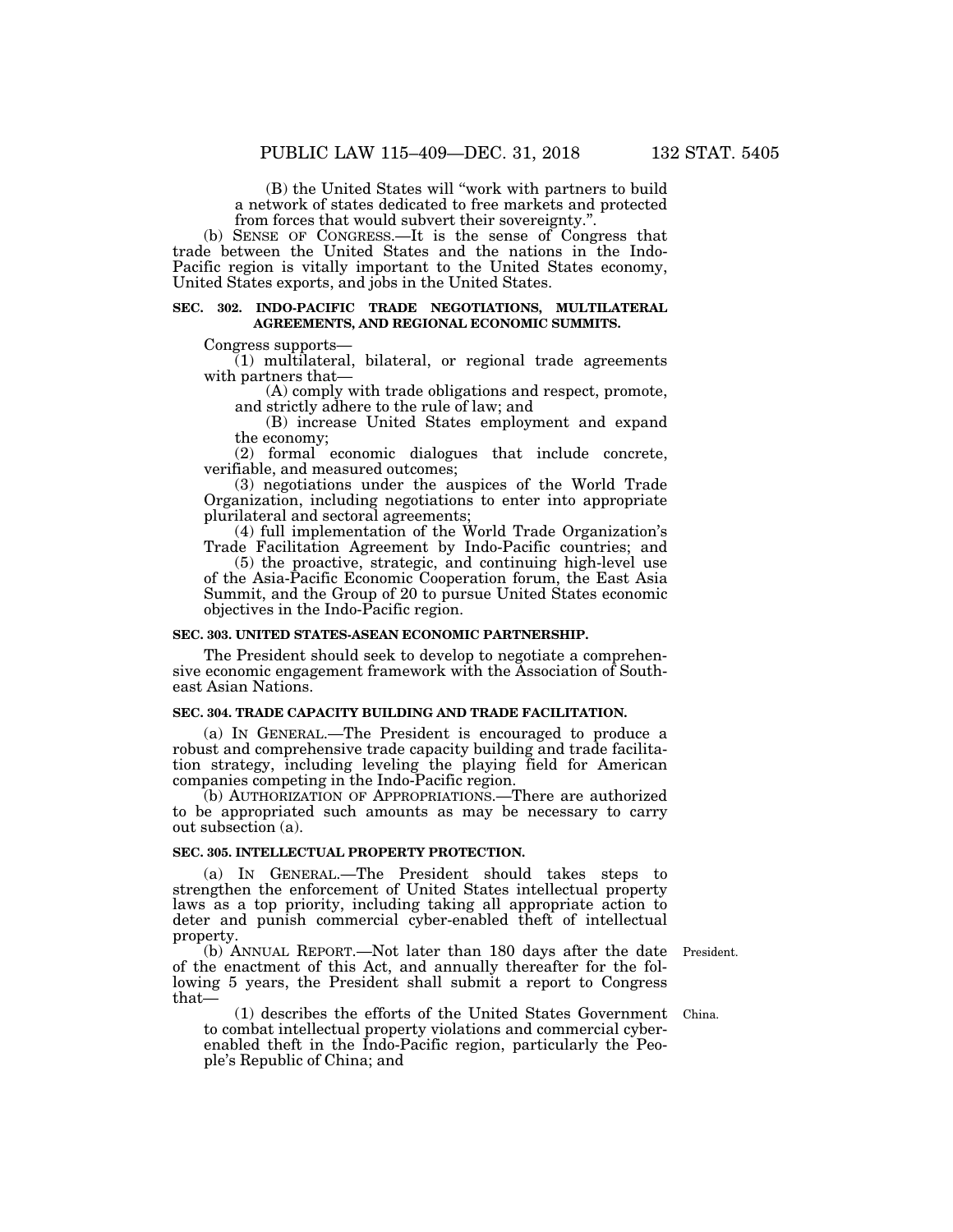Assessment.

Deadlines. President.

(2) includes a country-by-country assessment of priority areas for United States engagement and capacity building assistance.

(c) AUTHORIZATION OF APPROPRIATIONS.—There are authorized to be appropriated to the United States Trade Representative such amounts as may be necessary to sponsor bilateral and multilateral activities designed to build capacity in the identified priority areas described in the annual report required under subsection (b).

# **SEC. 306. ENERGY PROGRAMS AND INITIATIVES.**

(a) INDO-PACIFIC ENERGY STRATEGY.— (1) STRATEGY.—Not later than 180 days after the date of the enactment of this Act, and annually thereafter for the following 5 years, the President shall establish a comprehensive, integrated, multiyear strategy to encourage the efforts of Indo-Pacific countries to implement national power strategies and cooperation with United States energy companies and the Department of Energy national laboratories to develop an appropriate mix of power solutions to provide access to sufficient, reliable, and affordable power in order to reduce poverty, drive economic growth and job creation, and to increase energy security in the Indo-Pacific region.

(2) AUTHORIZATION OF APPROPRIATIONS.—There are authorized to be appropriated \$1,000,000 for each of the fiscal years 2019 through 2023 to carry out paragraph (1).

(b) RELIABLE ENERGY PARTNERSHIPS.—It is the sense of Congress that the United States should explore opportunities to partner with the private sector and multilateral institutions, such as the World Bank and the Asian Development Bank, to promote universal access to reliable electricity in the Indo-Pacific region, including Myanmar (historically known as ''Burma'').

Cooperation.

#### **SEC. 307. LOWER MEKONG INITIATIVE.**

(a) IN GENERAL.—The Secretary of State, in cooperation with the Administrator of the United States Agency for International Development, should increase regional engagement in the areas of environment, health, education, and infrastructure development with the Lower Mekong countries, including—

(1) assisting in the development of programs that focus on forecasting environmental challenges and resilience;

(2) assisting with transnational cooperation on sustainable uses of forest and water resources with the goal of preserving the biodiversity of the Mekong Basin and access to safe drinking water;

(3) assisting with education enrollment and broadband internet connectivity, particularly English training and connectivity in rural communities; and

(4) improving global health in the Lower Mekong countries, including—

(A) reducing the HIV/AIDS infection rate; and

(B) helping regional partners to track and treat malaria and tuberculosis.

(b) REPORT.—Not later than 180 days after the date of the enactment of this Act, and annually thereafter through 2023, the Secretary of State, in cooperation with the Administrator of the United States Agency for International Development, shall submit a report to Congress that includes—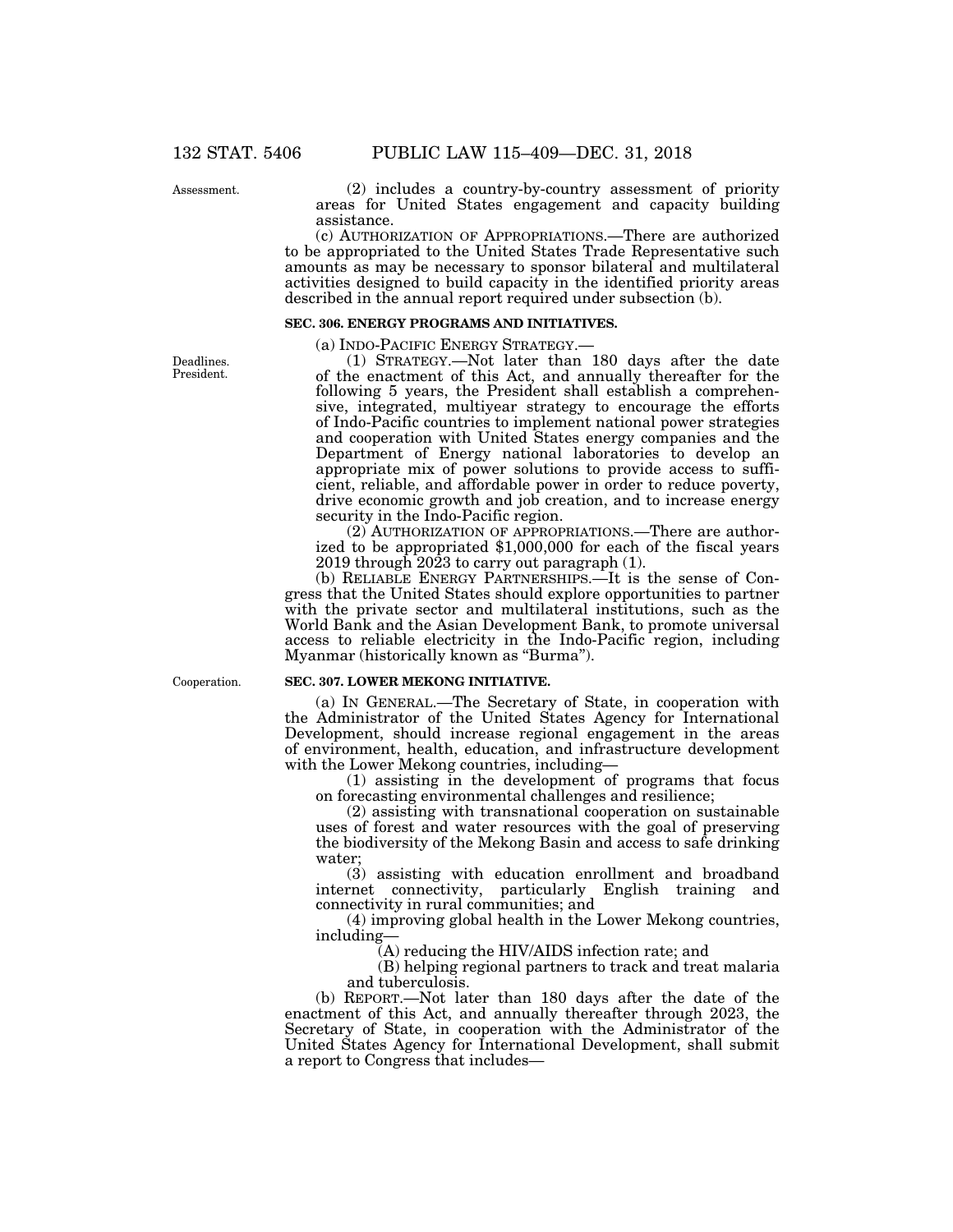(1) a list and evaluation of Lower Mekong Initiative activities since its inception in 2009;

Strategy. Lists. Evaluation.

(2) a strategy for any increased regional engagement and measures of success for the activities described in paragraph (1); and

(3) an accounting of funds used to execute Lower Mekong Initiative activities.

#### **SEC. 308. SENSE OF CONGRESS ON ECONOMIC GROWTH AND NATURAL RESOURCE CONSERVATION.**

It is the sense of Congress that the President should encourage the governments of countries in the Indo-Pacific region and United States private sector interests with operations and investments in the region to deploy agriculture practices that—

(1) conserve natural resources; and

(2) preserve culturally and ecological valuable lands and water bodies.

### **SEC. 309. SENSE OF CONGRESS IN SUPPORT OF WOMEN'S ECONOMIC RIGHTS.**

It is the sense of the Congress that the United States should—

(1) support activities that secure private property rights and land tenure for women in developing countries in Asia, including—

(A) establishing legal frameworks to give women equal rights to own, register, use, profit from, and inherit land and property;

 $(B)$  improving legal literacy to enable women to exercise the rights described in subparagraph (A); and

(C) increasing the capacity of law enforcement and community leaders to enforce such rights;

(2) work with Asian civil society, governments, and multilateral organizations to increase the capability of disadvantaged women and girls in Asia—

(A) to realize their rights;

(B) to determine their life outcomes;

(C) to assume leadership roles; and

(D) to influence decision-making in their households, communities, and societies; and

(3) seek to expand access to appropriate financial products and services for women-owned micro, small, and medium-sized enterprises in Asia.

# **TITLE IV—PROMOTING UNITED STATES VALUES IN THE INDO-PACIFIC REGION**

#### **SEC. 401. FINDINGS.**

Congress makes the following findings:

(1) The promotion of human rights and respect for democratic values in the Indo-Pacific region is in the United States' national security interest.

(2) Continued support for human rights, democratic values, and good governance is critical to a successful United States diplomatic strategy in the Indo-Pacific.

(3) Strong support for human rights and democracy in the Indo-Pacific region is critical to efforts to reduce poverty,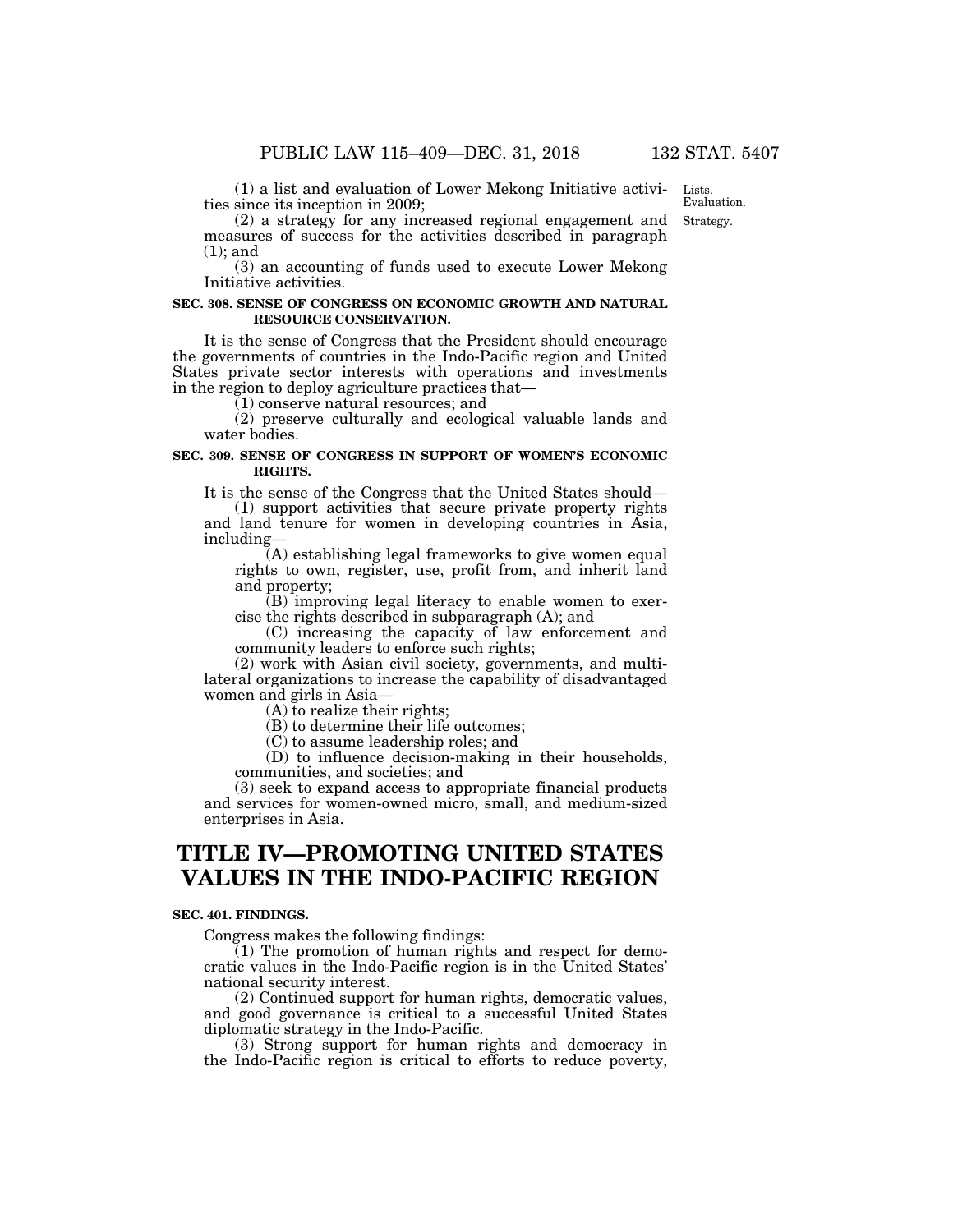build rule of law, combat corruption, reduce the allure of extremism, and promote economic growth.

(4) There are serious concerns with the rule of law and civil liberties in Cambodia, China, North Korea, Laos, Thailand, and Vietnam, which have all been identified by Freedom House as ''Not Free''.

(5) There have been unacceptable human rights developments in—

(A) Burma (Myanmar), which has been identified by Freedom House as ''Partly Free'', and the Department of State has declared that the violence against the Rohingya constitutes ethnic cleansing;

(B) the Philippines, which has been identified by Freedom House as ''Partly Free'', and where there are continued disturbing reports of extra-judicial killings; and

(C) China, where forced disappearances, extralegal detentions, invasive and omnipresent surveillance, and lack of due process in judicial proceedings remain troublesome. (6) according to the National Security Strategy, the United

States— (A) will ''support, with our words and actions, those

who live under oppressive regimes and who seek freedom, individual dignity, and the rule of law''; (B) ''may use diplomacy, sanctions, and other tools

to isolate states and leaders who threaten our interests and whose actions run contrary to our values''; and

(C) ''will support efforts to advance women's equality, protect the rights of women and girls, and promote women and youth empowerment programs''.

## **SEC. 402. TRAFFICKING-IN-PERSONS.**

The President is encouraged to pursue additional efforts to combat trafficking in persons and human slavery in the Indo-Pacific region.

# **SEC. 403. FREEDOM OF THE PRESS.**

It is the sense of Congress that—

(1) United States Government officials should lead by example—

(A) by continuing to advocate for freedom of the press in the Indo-Pacific region; and

(B) by engaging with the press corps at every appropriate opportunity; and

 $(2)$  the United States should advocate and support a Ministerial to Advance Press Freedom in the Indo-Pacific to convene government and civil society, including journalists, to discuss and address the challenges facing press freedom in the Indo-Pacific region.

#### **SEC. 404. DEMOCRACY, HUMAN RIGHTS, AND LABOR PERSONNEL.**

It is the sense of Congress that—

(1) United States embassies and consulates in the Indo-Pacific region should have personnel, as appropriate, who are dedicated to reporting on and advancing United States democracy, human rights, labor, anti-corruption, and good governance policy interests; and

(2) appropriate resources should be made available to carry out such activities.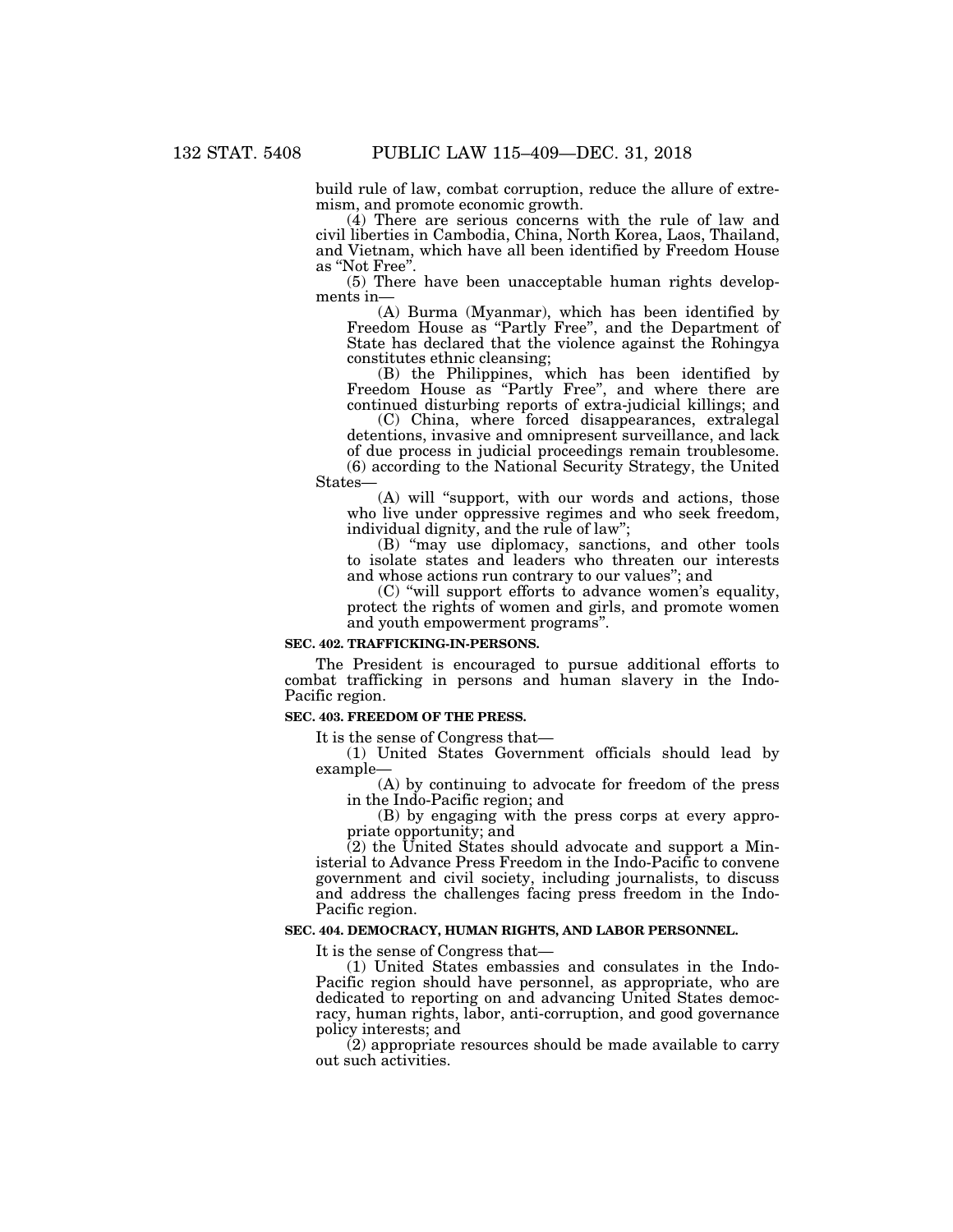### **SEC. 405. BILATERAL AND REGIONAL DIALOGUES; PEOPLE-TO-PEOPLE ENGAGEMENT.**

The Secretary of State should, as appropriate—

(1) establish high-level bilateral and regional dialogues with nations in the Indo-Pacific region regarding human rights and religious freedom violations;

(2) establish or support robust, people-to-people exchange programs in the Indo-Pacific region, particularly programs engaging young leaders; and

(3) establish educational exchanges and capacity-building programs emphasizing civil society development.

# **SEC. 406. ASSOCIATION OF SOUTHEAST ASIAN NATIONS HUMAN RIGHTS STRATEGY.**

(a) SENSE OF CONGRESS.—It is the sense of Congress that the United States should continue to work with ASEAN to improve the capacity of ASEAN to address human rights, democracy, and good governance issues in Southeast Asia.

> Deadline. Consultation.

(b) STRATEGY.—Not later than 90 days after the date of the enactment of this Act, the Secretary of State, after consultation with the Administrator of the United States Agency for International Development, shall submit a strategy to the appropriate congressional committees to increase cooperation with ASEAN to promote human rights, democracy, and good governance in Southeast Asia.

(c) CONTENTS.—The strategy submitted under subsection (b) Assessments. should include—

(1) an assessment of the types of United States Government resources available to support increased cooperation; and

(2) an assessment to identify entities within ASEAN that the United States could potentially support or partner with to promote human rights, democracy, and good governance in Southeast Asia.

#### **SEC. 407. FREEDOM OF INFORMATION TO NORTH KOREA.**

The President is encouraged to continue efforts to enhance freedom of information access with regard to North Korea.

## **SEC. 408. SENSE OF CONGRESS ON IMPOSITION OF SANCTIONS AND SUSPENSION OF UNITED STATES ASSISTANCE.**

(a) SANCTIONS.—It is the sense of Congress that the President should impose targeted financial penalties and visa ban sanctions, in accordance with applicable law and other relevant authorities, on any individual or entity that—

(1) violates human rights or religious freedoms; or

(2) engages in censorship activities.

(b) SUSPENSION OF FOREIGN ASSISTANCE.—It is the sense of Congress that the President should, in accordance with applicable law, terminate, suspend, or otherwise alter United States economic assistance to any country that has engaged in serious violations of human rights or religious freedoms.

## **SEC. 409. AUTHORIZATION OF APPROPRIATIONS.**

(a) PROMOTION OF DEMOCRACY IN THE INDO-PACIFIC REGION.—

(1) IN GENERAL.—There is authorized to be appropriated  $$210,000,000$ , for each of the fiscal years  $2019$  through  $2023$ , to promote democracy, strengthen civil society, human rights, rule of law, transparency, and accountability in the Indo-Pacific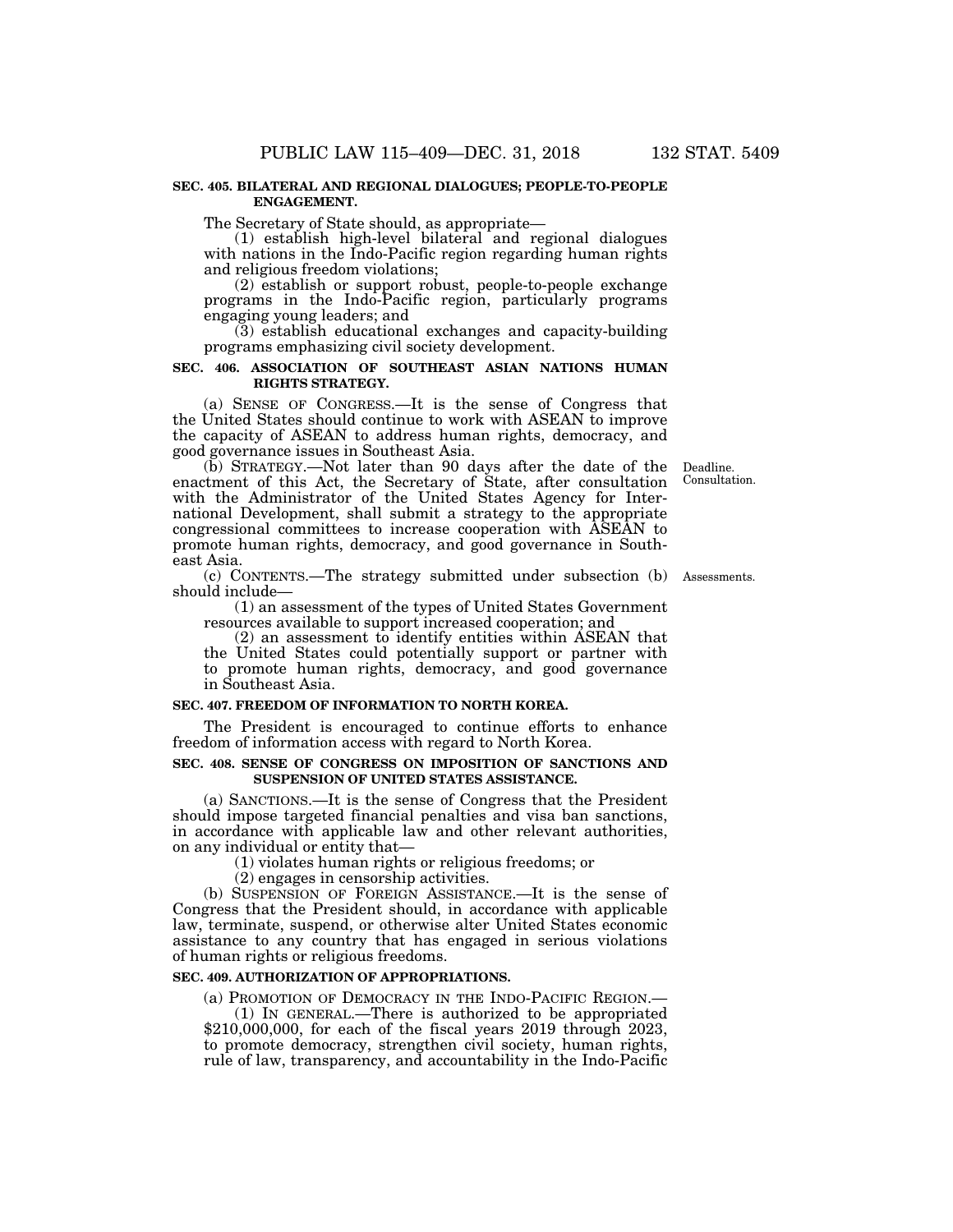region, including for universities, civil society, and multilateral institutions that are focusing on education awareness, training, and capacity building.

(2) DEMOCRACY IN CHINA.—Amounts appropriated pursuant to paragraph (1) shall be made available for United States Government efforts, led by the Assistant Secretary of State for Democracy, Human Rights, and Labor, to promote democracy, the rule of law, and human rights in the People's Republic of China.

(3) TIBET.—Amounts appropriated pursuant to paragraph  $(1)$  shall be made available for nongovernmental organizations to support activities preserving cultural traditions and promoting sustainable development, education, and environmental conservation in Tibetan communities in the Tibet Autonomous Region and in other Tibetan communities in China, India, and Nepal.

### **SEC. 410. INDO-PACIFIC HUMAN RIGHTS DEFENDERS.**

(a) DEFINED TERM.—In this section, the term ''human rights defenders'' means individuals, working alone or in groups, who nonviolently advocate for the promotion and protection of universally recognized human rights and fundamental freedoms if the advocacy of such issues may result in the risk of safety or life.

(b) SENSE OF CONGRESS.—It is the sense of Congress that human rights defenders in the Indo-Pacific region have been facing increased difficulties with the rise of unprecedented crackdowns and conflicts.

(c) AUTHORIZATION OF APPROPRIATIONS.—There are authorized to be appropriated \$1,000,000 for each of the fiscal years 2019 through 2023 to provide critical assistance to human rights defenders through the Department of State's Human Rights Defenders Fund.

(d) REPORT.—Not later than 180 days after the date of the enactment of this Act, and annually thereafter through 2023, the Secretary of State, in cooperation with the Administrator of the United States Agency for International Development, shall submit a report to Congress that includes—

(1) a list and evaluation of the Human Rights Defenders Fund activities since its inception;

(2) a strategy for any increased regional engagement and measures of success for the activities described in paragraph (1); and

(3) an accounting of funds used to execute the Human Rights Defender Fund activities.

# **SEC. 411. YOUNG LEADERS PEOPLE-TO-PEOPLE INITIATIVES.**

There are authorized to be appropriated \$25,000,000 for each of the fiscal years 2019 through  $20\overline{2}3$  to support Indo-Pacific young leaders initiatives, including the Young Southeast Asian Leaders Initiative, the ASEAN Youth Volunteers Program, and other peopleto-people exchange programs that focus on building the capacity of democracy, human rights, and good governance activists in the Indo-Pacific region.

Cooperation.

Strategy. Lists. Evaluation.

Appropriations authorization.